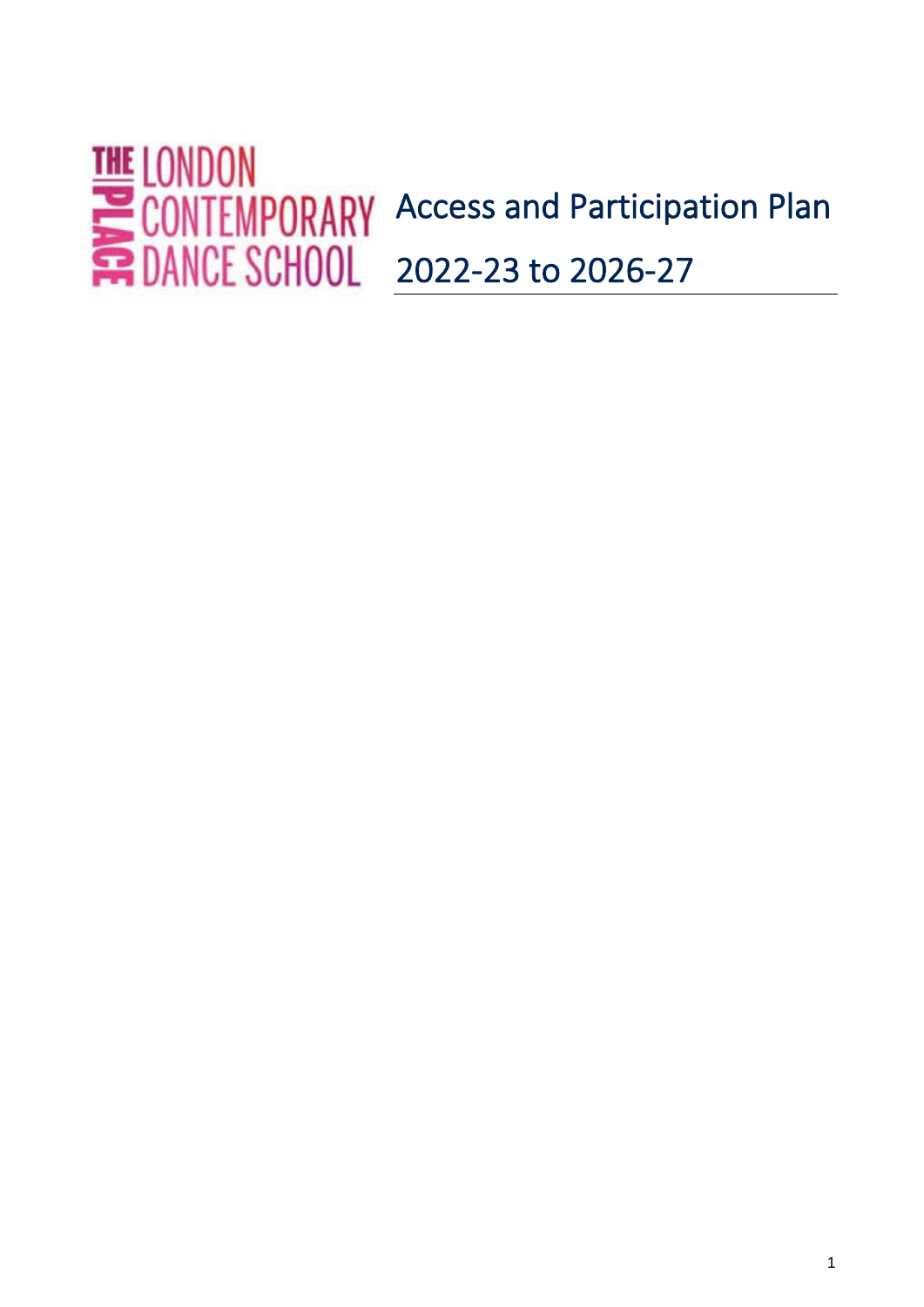# **INTRODUCTION**

Founded in 1969, the mission of Contemporary Dance Trust Limited is to 'foster, promote and increase the interests of the public in the knowledge, understanding and practice of the art of contemporary dance and... to promote or establish schools or colleges of contemporary dance.' Contemporary Dance Trust Limited trades as 'The Place' in relation to its overall functions, and 'London Contemporary Dance School' (LCDS or 'the School') in relation to its higher education (HE) functions. This Plan relates to LCDS.

London Contemporary Dance School (LCDS) is a world-leader in dance higher education and a key part of The Place - the creative powerhouse for dance in central London. LCDS champions new ideas, embraces artistic innovation and enables extraordinary experiences for dance artists to realise their full potential. The School offers intensive technical and creative dance courses in Higher Education at both undergraduate and postgraduate level. The courses prepare emerging dance artists for a portfolio career in dance and the creative industries and are validated by University of the Arts London. With a studentcentred focus, sustainable dance practice is at the core of the programmes, with a holistic emphasis on student physical and psychological well-being shaped by ground-breaking research. The Place's unique history as a pioneering dance organisation, combined with an ecology of education, creation, performance, production and touring is without parallel.

LCDS has a vibrant and diverse student body of around 250 undergraduate and postgraduate students. Each student is recognised as an individual and joins a community of makers, leaders, educators, and performers. Our experienced and internationally renowned teachers inspire and encourage students to develop as well-rounded, creative dance artists. Students are afforded opportunities to collaborate with a range of international guest artists and work with organisations such as: Wimbledon College of Arts, Guildhall School of Music and Drama, National Centre for Circus Arts, Sadler's Wells, Victoria and Albert Museum and Central St Martins.

Based at The Place, students are part of a cultural hub; home to a production house making and touring new work, a 280-seat professional theatre, professional development programmes for artists and classes, courses and participatory opportunities for everyone. This creative and lively environment presents opportunities for collaboration, networking, and growth.

We welcome imaginative, enquiring people from all backgrounds and nationalities who are interested in the endless possibilities of dance. The School has taken steps in recent years to expand access and increase the diversity of its student body. LCDS accepts roughly equal numbers of male and female students on to its programmes, and its students come from all parts of the UK, the EU and the world. It maintains a proud commitment to selecting students solely based on talent and potential, irrespective of background or financial circumstances.

# **1. Assessment of Performance<sup>1</sup>**

*A note on the dataset – Analysis is drawn from the available OfS dataset. This dataset contains significant rounding (to 5% in some instances) of our small data sets. This will have potential impact on our targets monitoring, and should be taken into account in subsequent monitoring returns. As a very small provider, data relating to access, participation and success deal with extremely small cohorts of students, which leads to significant volatility in percentage data analyses and makes it challenging to assess trends and determine targets over time. Where appropriate, we have therefore applied* 

 $1$  Analysis is drawn from the OfS dataset. As a smaller provider, LCDS's data relating to access, participation and success deal with small cohorts of students, which leads to much volatility in the percentage data analyses and makes it challenging to assess trends and determine targets. Where appropriate, LCDS has therefore applied multi-year averages and cohort groupings to mitigate the effect of small cohorts. LCDS has not been able to provide some data where data protection principles apply.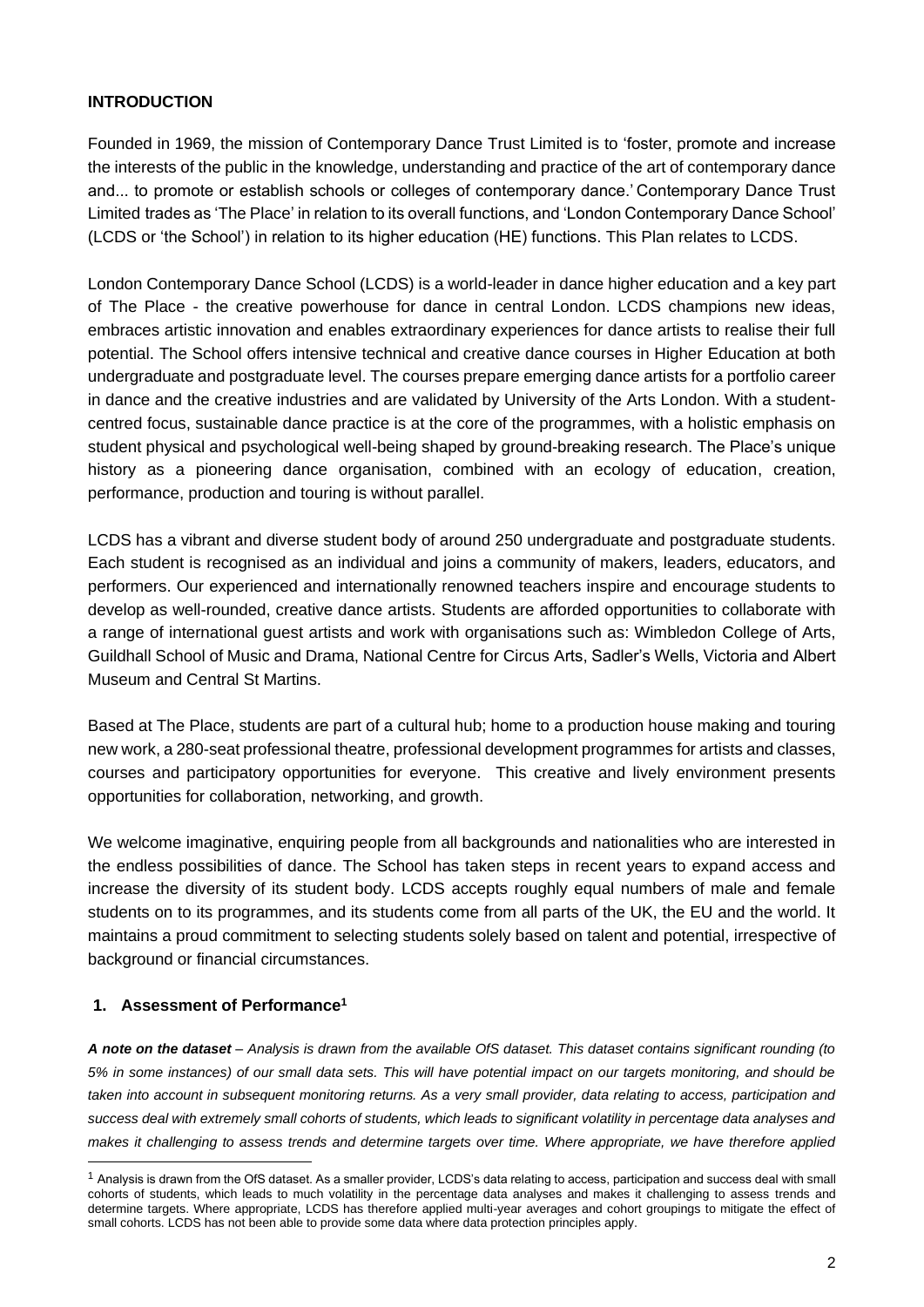*multi-year aggregates and cohort groupings to mitigate the effect of small cohorts. We have not been able to provide data where data protection principles apply.*

# **1.1 Higher education participation and socioeconomic status**

# *Access by POLAR4<sup>2</sup>*

| FT, UG, Proportion of all U21 entrants<br>POLAR4 |           |         |         |         |           |
|--------------------------------------------------|-----------|---------|---------|---------|-----------|
| Quintile                                         | 2015-16   | 2016-17 | 2017-18 | 2018-19 | 2019-20   |
|                                                  |           |         |         |         |           |
| POLAR4Q1                                         | DP        | 10%     | 10      | DP      | 15%       |
| POLAR4Q2                                         | 25%       | DP.     | 10%%    | DP      | <b>DP</b> |
| POLAR4Q3                                         | 20%       | 10%     | 15%     | N       | 25%       |
| POLAR4Q4                                         | 20%       | 30%     | 25%     | N       | 20%       |
| POLAR4Q5                                         | 35%       | 40%     | 40%     | N       | 40%       |
| Gap Q5-Q1                                        | <b>DP</b> | 30pp    | 30pp    | DP      | 25pp      |
| POLAR4 Gap Q5-Q1, 5-yr                           |           |         |         |         |           |
| Aggregate (2015-16 to 2019-20)                   | -         | -       |         |         | 28pp      |

Analysis from the OfS Access and Participation dataset shows that LCDS consistently attracts the majority of its students from POLAR4 Quintiles 4 and 5 and numbers from Quintiles 1 and 2 remain relatively low over time. However, there are significant fluctuations in percentage data due to the small overall cohorts. This makes trends very difficult to assess and therefore 3-year averages have been applied to allocating targets in participation between POLAR4 Q1 and Q5 groups.

In 2019-20, LCDS's gap for POLAR4 Q1 – Q5 was 25%, compared with the average sector gap, of 18.2%. However, given the small, specialist nature of LCDS, and its location in London, which is a cold spot for POLAR Q1 postcodes (making recruitment from these target areas extremely difficult<sup>3</sup>), a more relevant comparator group of providers has been considered.

| <b>HE</b> provider                              | % Students from<br><b>POLAR4 Quintile 1</b><br>(2018-19) |
|-------------------------------------------------|----------------------------------------------------------|
| <b>Royal College of Music</b>                   | 1.7                                                      |
| Royal Academy of Music                          | 2.9                                                      |
| Royal Northern College of Music                 | 3.2                                                      |
| <b>Guildhall School of Music and Drama</b>      | 4.5                                                      |
| <b>Central School of Ballet</b>                 | 6.4                                                      |
| <b>Conservatoire for Dance and Drama</b>        | 7.6                                                      |
| Trinity Laban Conservatoire of Music and Dance  | я                                                        |
| <b>London Contemporary Dance School</b>         | 8.3                                                      |
| The Royal Central School of Speech and Drama    | 11.1                                                     |
| Rose Bruford College of Theatre and Performance | 11.3                                                     |

Compared to this group of similar London-based specialist schools, LCDS's performance in attracting POLAR4 Quintile 1 students (8.3% in 2018-19 and 15.4% in 2019-20 – internal unrounded data) is significantly better.

(HESA<sup>4</sup> )

Nevertheless, LCDS recognises it needs to continuously improve its performance in this key area, and is committed to doing so, particularly in terms of contributing to the national Key Performance Measure (KPM) of reducing the gap in participation between students from the most and least represented groups at high-tariff providers. Therefore, addressing the gap in participation between POLAR4 Q1 and Q5 remains a concern under this Plan and has resulted in a target in this area.

<sup>&</sup>lt;sup>2</sup> POLAR4 classifies local areas across the UK according to the young participation rate in higher education. It is a Quintile scale, where Q1 is lowest participation; Q5 highest participation.

<sup>&</sup>lt;sup>3</sup> E.g., Atherton and Mazhari 2019a; Atherton and Mazhari 2019b; Harrison and McCaig 2015)

<sup>4</sup> <https://www.hesa.ac.uk/data-and-analysis/performance-indicators/widening-participation/chart-4>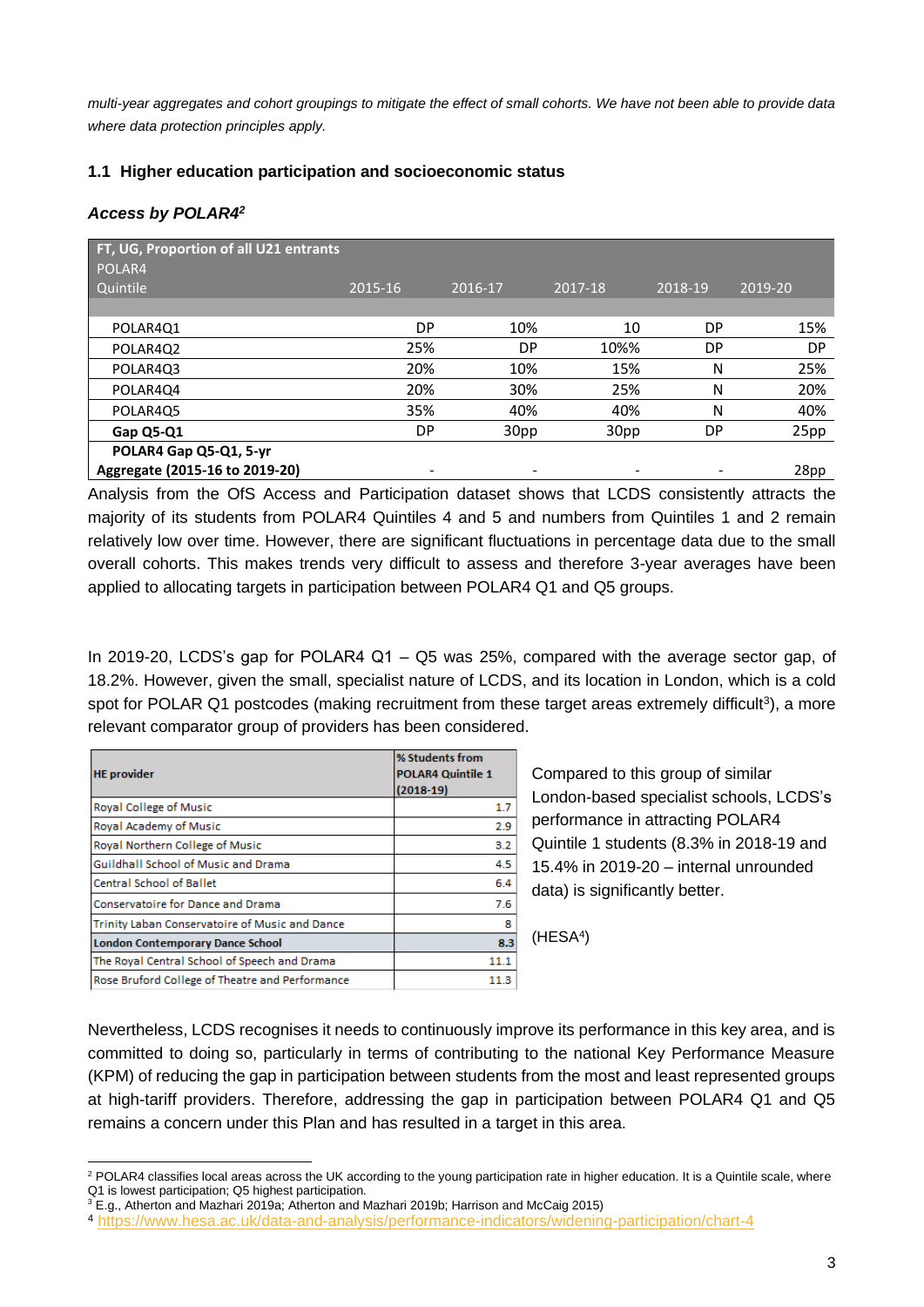# *Access by IMD<sup>5</sup>*

LCDS has generally recruited higher proportions of students from IMD Quintiles 3-5. Participation of IMD Q1 was lower in 2019-20 (15%), when compared to the whole sector average at 22.1%.

While the impact of small cohorts makes analysis difficult, the gap in participation between IMD Quintile 1 and Quintile 5 has fluctuated widely over time; however, observing the 5-year aggregate gap trend, it is to be noted that the trend shows an improved performance in the latest data.

| FT UG, Indicators (%)                  |         |         |         |                          |           |
|----------------------------------------|---------|---------|---------|--------------------------|-----------|
| English IMD quintile                   | 2015-16 | 2016-17 | 2017-18 | 2018-19                  | 2019-20   |
|                                        |         |         |         |                          |           |
| IMDQ1                                  | DP      | DP      | 10%     | 10%                      | 15%       |
| IMDQ2                                  | N       | 30%     | 20%     | 20%                      | 10%       |
| IMDQ3                                  | N       | DP      | 2%5     | 10%                      | <b>DP</b> |
| IMDQ4                                  | N       | 10%     | 15%     | 35%                      | 35%       |
| IMDQ5                                  | N       | 45%     | 35%     | 20%                      | 35%       |
| IMDQ5-Q1 Gap                           | DP      | DP      | 30pp    | 10pp                     | 20pp      |
| Q1 3-YR Average                        |         |         | 5%      | 10%                      | 10%       |
| IMD Gap Q5-Q1, 5-yr aggregate (2015-16 |         |         |         |                          |           |
| to 2019-20)                            |         | -       |         | $\overline{\phantom{0}}$ | 25pp      |

Considering comparison to the sector average (-1.4%), the gap in the 5-year aggregate participation rate between IMD Q1 compared to Q5 at LCDS (25 percentage points in 2019-20) is therefore a target under this Plan.

# *Continuation by POLAR4 and IMD*

It is particularly difficult to make assessment here due to the size of cohorts and data available. Even when analysed using a 3-year averages and with aggregate groups of Q1+2 and Q3, 4+5, the information to be derived from percentage data is still very sensitive due to small base cohorts. Whilst numbers are too small to report in detail here due to GDPR constraints, LCDS has determined that it performs well in continuation for POLAR4 Quintile 1 and Quintile 2 students, as well as for IMD Quintile 1 and Quintile 2 students, with no statistically significant gaps between outcomes for these target groups.

This is in comparison to the sector, which observes a 4.6% gap between students from POLAR4 Q1 and Q5 areas: and an 8.1% gap between students from IMD Q1 and Q5.

# *Attainment<sup>6</sup> by POLAR4 and IMD*

Again, assessment is difficult due to very small cohort sizes and the same difficulties seen in Continuation analysis arise. However, while numbers are again too small to report, LCDS have found no gaps in attainment rates between POLAR4 Q1 and Q5 students and IMD Q1 and Q5 students.

For example, POLAR 4 Q1 and IMD Q1 target groups each achieved 100% attainment rates in 2019-20, which outperformed POLAR4 Q5 and IMD Q5 groups.

# *Progression by POLAR4 and IMD*

<sup>&</sup>lt;sup>5</sup> IMD classifies the relative deprivation of small local areas. Multiple components of deprivation are weighted with different strengths and compiled into a single score of deprivation. We use a Quintile scale, where Q1 is most deprivation; Q5 least deprivation.  $6$  Attainment measure for all groups is considered to be those achieving a 1<sup>st</sup> or 2:1 Degree Outcome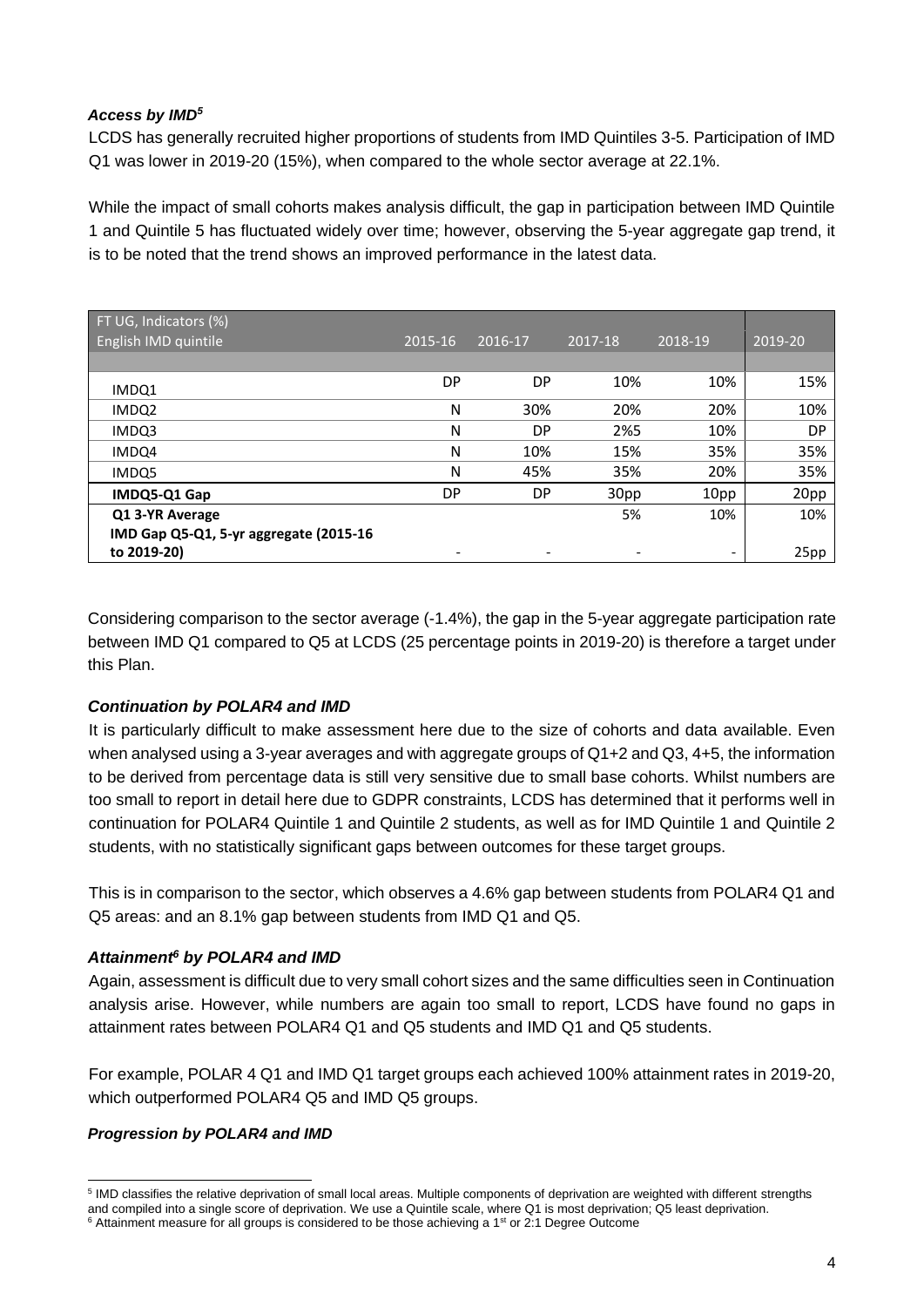Again, assessment is difficult due to extremely small cohort sizes and the same difficulties as seen in Continuation and Attainment analyses arise. However, while numbers are too small to report, LCDS have found no gaps in progression rates between POLAR4 Q1 and Q5 students and IMD Q1 and Q5 students.

# **1.2 Black, Asian and minority ethnic students**

# *Access by Black, Asian and minority ethnic students*

LCDS has consistently attracted good numbers of Black, Asian and minority ethnic students, with its highest intake in 2015-16, at 30%. This is in line with average sector performance for 2018-19, at 31.3%. While this percentage has been again subject to significant variation over time because of the small cohorts we are dealing with, LCDS is pleased to note that the percentages of Black, Asian and minority ethnic intake for the last three years have remained high in the mid-20 percent range.

Data by disaggregated ethnicity does not provide a valid basis for analysis, given the extremely small cohorts. Therefore, analysis must be made on the Black, Asian and minority ethnic grouping.

| S Black, Asian and minority ethnic          |         |         |         |         |         |
|---------------------------------------------|---------|---------|---------|---------|---------|
| Row Labels                                  | 2015-16 | 2016-17 | 2017-18 | 2018-19 | 2019-20 |
|                                             |         |         |         |         |         |
| Percentage Black, Asian and minority ethnic | 30%     | 10%     | 25%     | N       | 25%     |
|                                             |         |         |         |         |         |

# *Continuation by Black, Asian and minority ethnic students*

Again, assessment is difficult due to extremely small cohort sizes and the same difficulties as seen in POLAR4 and IMD analyses arise. However, while numbers are too small for specific report, LCDS has found no significant gaps in continuation rates between Black, Asian and minority ethnic and white students. This is in comparison to the broader sector average, where gaps for all ethnic groups are observed, with the gap for Black students being most prominent at 6.6% (2017-18).

# *Attainment by Black, Asian and minority ethnic students*

In the context of strong overall performance, LCDS has determined no material gap in attainment between White and Black, Asian and minority ethnic students. While numbers are too small to report, Black, Asian and minority ethnic attainment in 2018-19 and 2019-20 was 100%, which was above the attainment percentage for white peers.

LCDS outperforms the sector, where again gaps between all ethnic groups are observed, with the sector average gap for Black students being again most concerning at 22.1% (2018-19).

# *Progression by Black, Asian and minority ethnic students*

Available data indicate no statistically significant gaps in terms of progression to employment or further study for Black, Asian and minority ethnic students. Specific numbers are too small to report.

# **1.3 Mature<sup>7</sup> students**

# *Access by Mature Learners*

<sup>7</sup> Mature is defined as 21 years and over at the time of enrolment.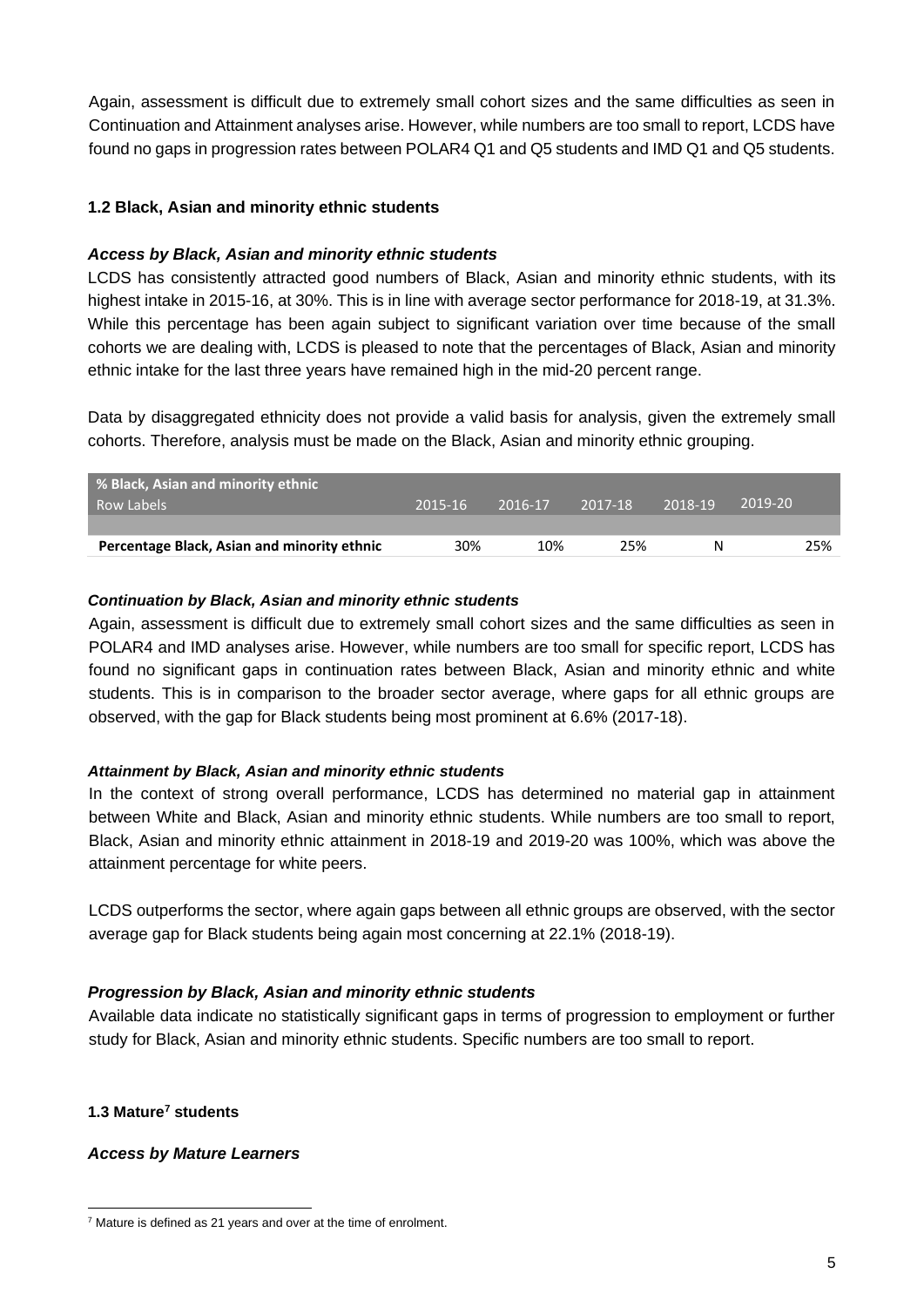LCDS has historically recruited very small numbers of mature learners. However, it is of note that the percentage intake in 2019-20 is 15% (compared to the previous three years where intake has been consistently less than 5%). This is a particularly difficult group for LCDS to attract, given the nature of our courses in dance, where students are generally engaged in training continuously from a young age. Given these structural constraints, LCDS does not intend to focus on this target group as part of this Plan. However, we will continue to monitor intake of mature learners and any emerging opportunities to explore the possibility of attracting mature learners will be considered.

# *Continuation by Mature Learners*

In the context of strong overall performance and the difficulties of assessment and reporting of specific data due to extremely small cohort sizes, LCDS has found no material gaps in continuation rates between Young and Mature Learners and in fact over the last 6 years, the mature continuation rate has been 100%. LCDS outperforms the sector, where gaps for Mature Learner continuation are observed, with the sector average gap being 8.2% (2017-18).

# *Attainment by Mature Learners*

In the context of strong overall performance, LCDS has found no material gaps in attainment between Young and Mature Learners. Numbers are too small to report.

# *Progression by Mature Learners*

Again, we have determined no material gaps in progression between Young and Mature Learners. Numbers are too small to report.

# **1.4 Disabled students**

# *Access by Disabled Students*

The number of disabled students at LCDS has historically been very high, although there is a significant dip in 2018-19. We consider this dip was due to a change in approach in this year which meant that not all students were screened for disability; this was subsequently reversed with the latest year at 25%. The issue of small cohorts also makes inference based on percentage data particularly problematic; however, 3-year trends show that the percentage intake of Disabled students remains overall very high.

LCDS has significantly and consistently outperformed sector averages for intake of disabled students up to 2019-20, with the sector average for 2018-19 being 15.8%.

| % Disabled                 |         |         |         |         |         |     |
|----------------------------|---------|---------|---------|---------|---------|-----|
| Row Labels                 | 2015-16 | 2016-17 | 2017-18 | 2018-19 | 2019-20 |     |
|                            |         |         |         |         |         |     |
| <b>Percentage Disabled</b> | 60%     | 50%     | 55%     | DP      |         | 25% |

While fully disaggregated numbers are too small to report, LCDS notes that the majority of disabled students (62.5%, 2019-20) fall into the category of Cognitive and Learning Differences. This informs the types of support measures required and provided.

# *Continuation by Disabled Students*

In the context of strong overall performance and the difficulties of assessment and reporting of specific data due to extremely small cohort sizes, LCDS has found no material gaps in continuation rates between Disabled and non-disabled learners.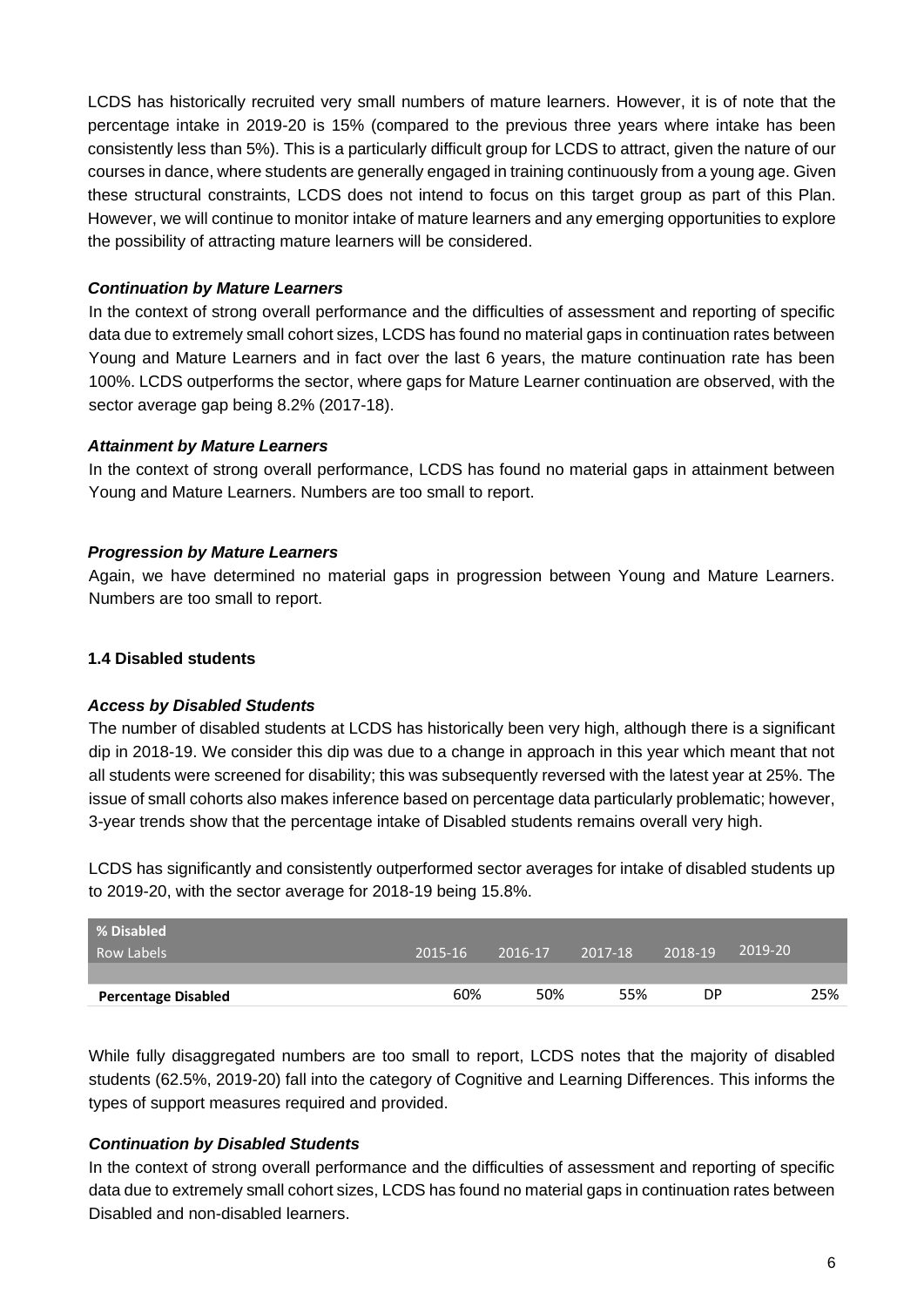# *Attainment by Disabled Students*

LCDS have identified no material gaps in attainment between Disabled and Non-disabled students. The disaggregated numbers are too small to include.

# *Progression by Disabled Students*

Again, LCDS have identified no material gaps in progression between Disabled and Non-disabled students.

# **1.5 Care leavers**

LCDS has extremely low numbers of care leaver students and has had none in some years over the past 5 years. While this is a concern, LCDS does not propose to set any targets at this stage given the significant structural barriers to access here and a need to further explore this area to determine what appropriate targets may be set in the future.

# **1.6 Intersections of disadvantage**

Given the very small cohorts and difficulties arising in data analysis when these very small numbers are disaggregated further, LCDS does not propose to provide further analysis here, nor set targets at this time.

# **2. Strategic Aims and Objectives**

LCDS is committed to promoting and ensuring equality of opportunity to participate and succeed for all prospective learners, regardless of background. LCDS aims to ensure it supports and facilitates access and success for all learners who meet admissions criteria and wish to study at LCDS, and to do so in ways that promote equality and overcome potential barriers caused by disadvantage.

# **2.1 Target Groups**

As LCDS plans a managed exit from the Conservatoire for Dance and Drama by July 2022, the School is proactively focusing on the key gaps identified in the Performance Assessment section of the Plan, while contextualising target-setting based on our emerging context. Even where specific targets are not set as part of this Plan, LCDS will remain vigilant of, and will continue to monitor, national priorities in relation to access and participation, while testing our data against relevant sector benchmarks and priorities. This is to ensure that equality of opportunity is maintained, and further gaps do not emerge across the whole lifecycle.

Based on assessment of its performance, LCDS targets will continue to focus on Access, as the priority area for improvement.

| Target group                        | <b>Access</b> | <b>Success (continuation)</b> | Success (attainment) | <b>Progression</b> |
|-------------------------------------|---------------|-------------------------------|----------------------|--------------------|
| POLAR4 Q1 & Q2                      |               |                               |                      |                    |
| IMD Q1                              |               |                               |                      |                    |
| Black, Asian and minority<br>ethnic |               |                               |                      |                    |

LCDS is broadly committed to a whole of life-cycle approach to access, success and progression, and continued monitoring of success and progression areas will be in place particularly as we seek to diversify our intake as per these targets.

# *Access Targets*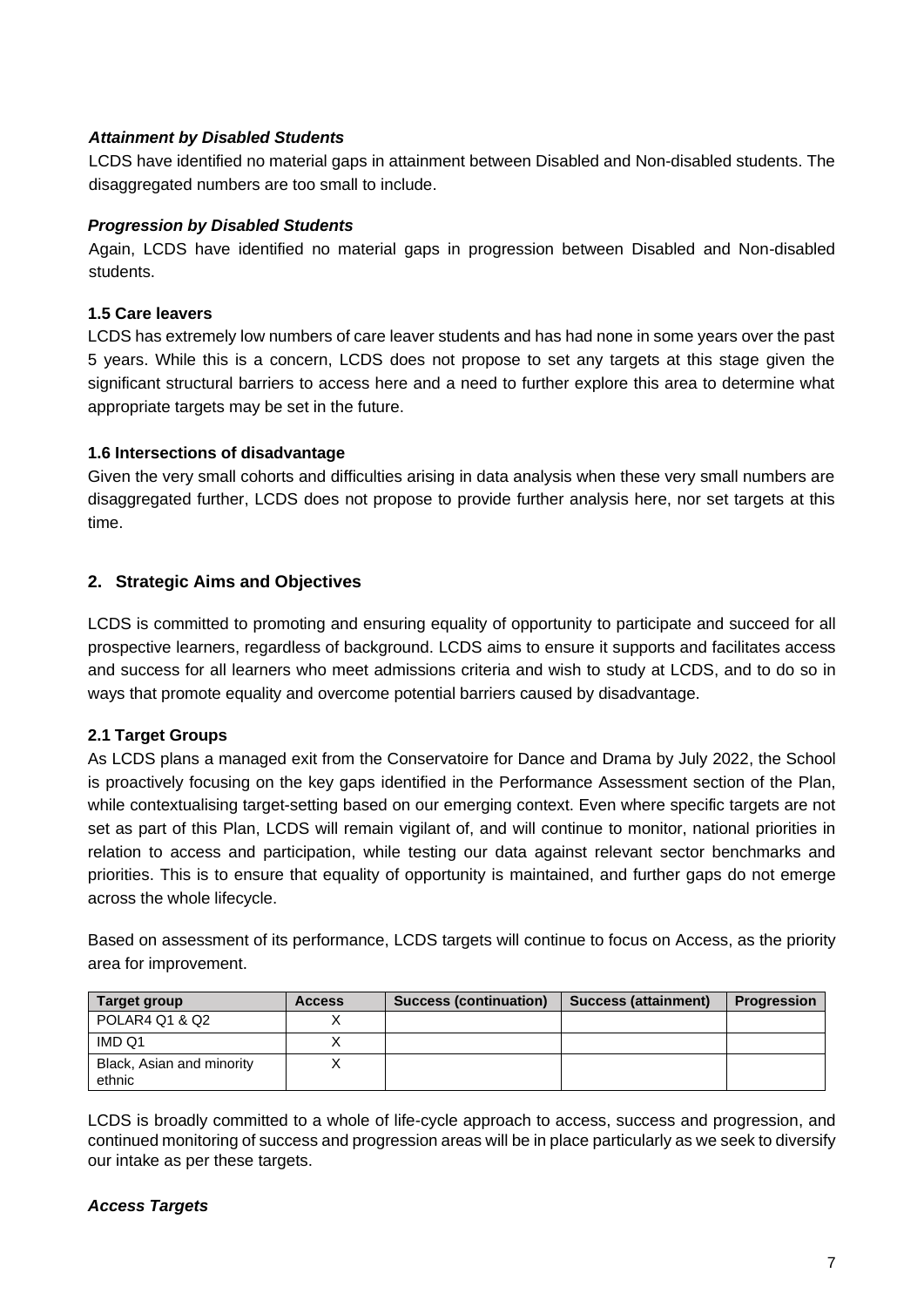As determined by its performance assessment, LCDS's targets are:

1. **Aim:** To close the gap between the proportion of undergraduate students who are from lowest participation neighbourhoods, and those from the highest. **Objective:** reduce the gap in participation between POLAR4 Quintile 1 and POLAR4 Quintile 5 young (U21) entrants, from 5 year aggregate 28 percentage points (2015-16 to 2019-20) to 18 percentage points (2022-23 to 2026-27).

| <b>Baseline (Aggregate</b><br>2015-16 to 2019-20) | 2022-23          | 2023-24          | 2024-25          | 2025-26 | 2026-27 |
|---------------------------------------------------|------------------|------------------|------------------|---------|---------|
| 28pp                                              | 26 <sub>pp</sub> | 24 <sub>pp</sub> | 22 <sub>pp</sub> | 20pp    | 18pp    |

Longer-term, LCDS's objective is to eliminate the gap between POLAR4 Q1&2 (aggregate) and Q5 by 2038-39, reflecting the OfS Key Performance Measure (KPM). However, to set such a target performance needs be monitored, and progress better understood as we see the trends emerge over the life of this Plan.

2. **Aim:** To close the gap in the proportion of undergraduate students who are from the most deprived neighbourhoods, compared to those from the least. **Objective:** decrease the gap in participation between IMD Quintile 1 and IMD Quintile 5 entrants, from 5-year aggregate 25 percentage points (2015-16 to 2019-20) to 12 percentage points (2022-23 to 2026-27).

| <b>Baseline (Aggregate</b><br>2015-16 to 2019-20) | 2022-23 | 2023-24 | 2024-25         | 2025-26 | 2026-27 |
|---------------------------------------------------|---------|---------|-----------------|---------|---------|
| 25pp                                              | 23pp    | 20pp    | 7 <sub>pp</sub> | 15pp    | 12pp    |

Longer term, LCDS's objective is to ensure further improvement in relation to access for students from the most deprived backgrounds (IMD Quintiles 1 and 2), eliminating the gap between IMD Q1&2 (aggregate) and Q5 by 2038-39. Further targets may be established as performance is monitored, and progress better understood as we see the trends emerge over the life of this Plan.

3. **Aim:** To increase the proportion of undergraduate students who are from Black, Asian and minority ethnic backgrounds. **Objective:** increase the proportion of Black, Asian and minority ethnic entrants, from 25% (2019-20) to meet current sector average at 30% (rounded) (2026-27).

| <b>Baseline (2019-20)</b> | $ 2022 - 23$ | 2023-24 | 2024-25 | 2025-26 | 2026-27 |
|---------------------------|--------------|---------|---------|---------|---------|
| 125%                      | 25%          | 26%     | 27%     | 28.5%   | 30%     |

# *Success and Progression Targets*

LCDS has not identified any significant gaps in performance in the areas of continuation, attainment or progression for target groups and therefore does not propose to set targets in these areas at this time. However, data will be monitored through the life of this Plan and should gaps emerge, LCDS will seek to set additional targets in agreement with the OfS.

# **3. Whole-provider Strategic Approach**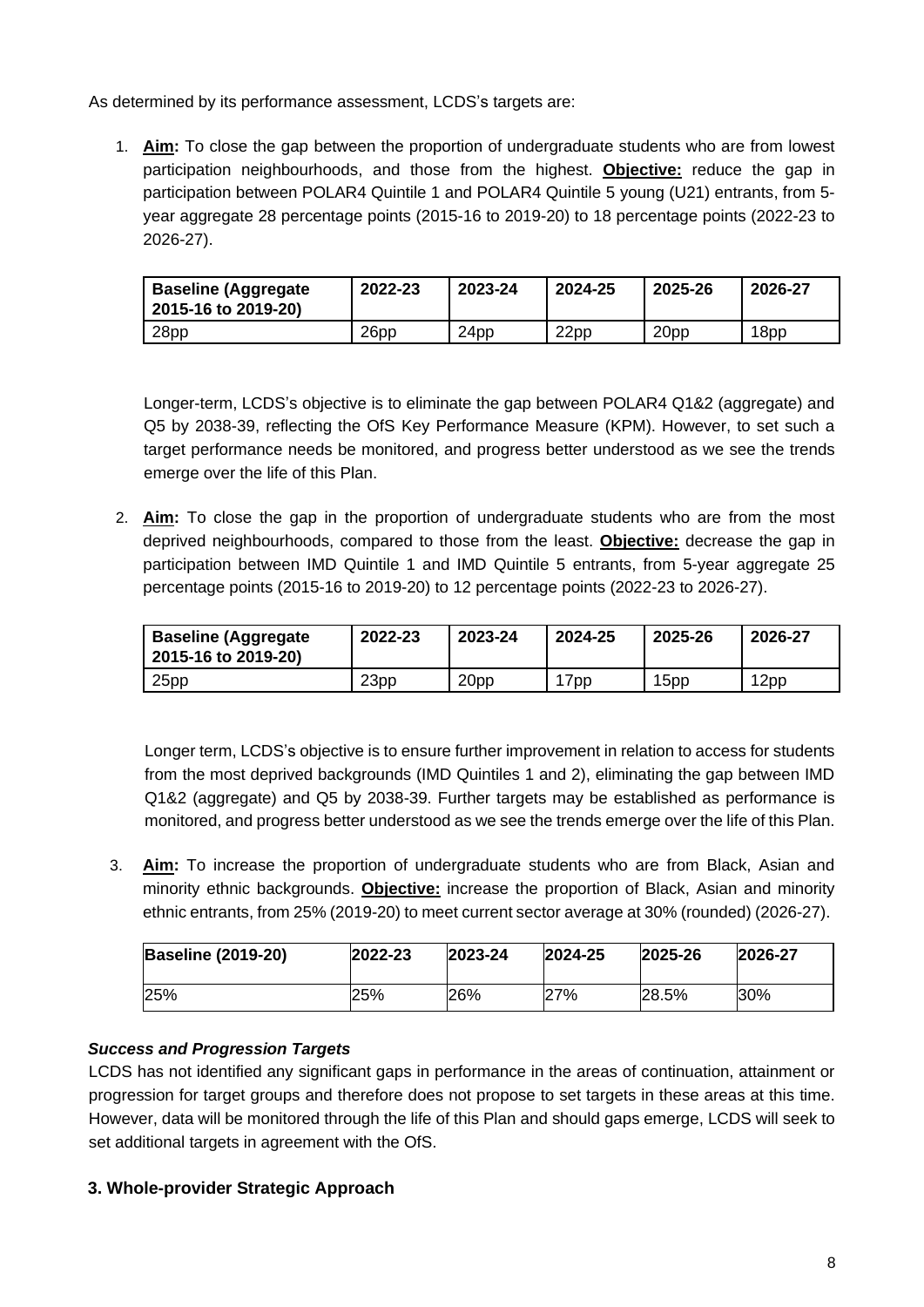LCDS is committed to improving access and maintaining excellent standards in success and progression outcomes for an increasingly diverse student body. LCDS's mission and related strategies demonstrate a commitment to increasing diversity of its student (staff and governor) base, as a valued component of educational excellence and more broadly as a contribution to social mobility.

Drawing on our Performance Assessment, LCDS's access and participation work will necessarily focus on increasing access for students from the most underrepresented and disadvantaged backgrounds (POLAR4 Quintiles 1 and 2; IMD Quintile 1). Engagement with these target groups will be through continued development of school, community and other key stakeholder relationships and partnerships, and particularly targeted, collaborative approaches to mitigate structural issues associated with access to our dance programmes.

LCDS will also maintain a focus on continuation, attainment, and progression outcomes, ensuring that excellent outcomes continue and gaps between target cohorts do not emerge. Excellence in teaching and learning, and practice-based curricula together with support for student well-being and access to the profession underpin the pedagogical approach.

LCDS also commits to institution-wide development, focusing on key areas of leadership and crossinstitutional engagement and awareness, and strengthening data and evaluative practices.

# *Whole Provider Theory of Change and Strategic Measures*

| <b>Strategic Theme 1: Developing Institutional Capacity</b> |                                                                                                                                                                                                                                                                                                                                                                                                                                                                                                                                |  |  |  |  |  |
|-------------------------------------------------------------|--------------------------------------------------------------------------------------------------------------------------------------------------------------------------------------------------------------------------------------------------------------------------------------------------------------------------------------------------------------------------------------------------------------------------------------------------------------------------------------------------------------------------------|--|--|--|--|--|
| <b>CHANGE</b>                                               | <b>IMPACT</b><br>APP embedded in culture,<br>strategy and practice.<br>Increased performance<br>outcomes across Access.<br>Success and Progression.                                                                                                                                                                                                                                                                                                                                                                            |  |  |  |  |  |
| <b>CHANGE</b>                                               | <b>IMPACT</b><br>Increased performance<br>outcomes across Access.<br><b>Success and Progression.</b>                                                                                                                                                                                                                                                                                                                                                                                                                           |  |  |  |  |  |
|                                                             | APP is widely understood, and leaderships is distributed and<br>embedded, aligned to mission. Staff are supported,<br>developed and informed, training needs identified and<br>actioned. Staff are more aware of data/evidence and best<br>practices; are engaged with and implementing agenda<br>where appropriate in core agendas.<br>Increasingly evidence-led and data-driven practices, leading<br>to continuous improvement. Improved staff awareness and<br>understanding regarding the experiences of target students. |  |  |  |  |  |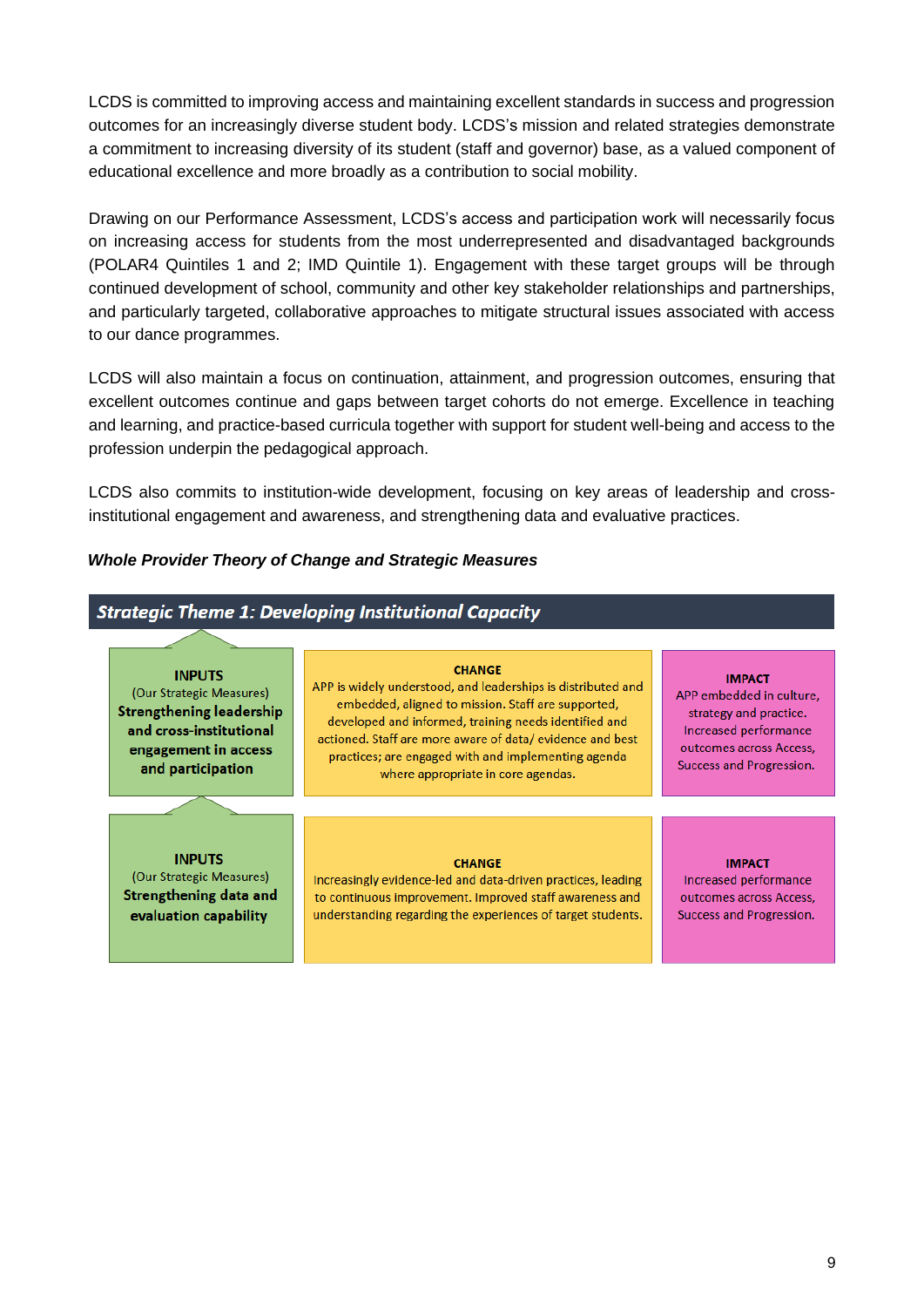# Strategic Theme 2: Targeted outreach and partnerships to diversify our pipeline

#### **INPUTS**

(Our Strategic Measures) Outreach through **Partnerships** 

**INPUTS** (Our Strategic Measures) **Centre for Advanced Training (CAT) Scheme** 

#### **INPUTS**

(Our Strategic Measures) **Broadening our reach** through targeted marketing & digital outreach

**INPUTS** (Our Strategic Measures) **Inclusive Admissions** practices

#### **CHANGE**

Improves activity reach and effectiveness, Increases key organisation, teacher and key influencer engagement. Stimulates confidence, awareness, interest and passion for HE. Students more likely to apply to HE and to LCDS.

#### **CHANGE**

Increases reach and accessibility of relevant information and communications to target learners. Stimulates confidence, awareness, interest and passion for HE. Students more likely to apply to HE and to LCDS. Social media and digital 'meets' students where they are.

#### **CHANGE**

Students successfully participate in application, audition and admission processes. Potential barriers at this key transition point are removed/reduced.

#### **IMPACT** Students are equipped to

progress to HE. Students successfully apply and enrol, supported and enabled by key influencers.

#### **IMPACT**

**Students access** information, advice and guidance that supports progress to HE. Students successfully apply / enrol.

**IMPACT** Target students feel supported; offered places and confidently enrol

# Strategic Theme 3: Maintaining excellence in Teaching, Learning and the broader Student Experience

| <b>INPUTS</b><br>(Our Strategic Measures)<br><b>Student centred and</b><br>vocational, practice-<br>based teaching and<br>learning | <b>CHANGE</b><br>An inclusive curriculum appeals to and allows identification<br>for diverse student groups. Students experience higher<br>levels of satisfaction and engagement. Practice-based<br>teaching and learning allows early access and connections<br>to employers and industry and allows students to keep sight<br>of career goals. | <b>IMPACT</b><br>High proportions of student<br>continuation, attainment<br>and graduate level<br>progression, with |  |
|------------------------------------------------------------------------------------------------------------------------------------|--------------------------------------------------------------------------------------------------------------------------------------------------------------------------------------------------------------------------------------------------------------------------------------------------------------------------------------------------|---------------------------------------------------------------------------------------------------------------------|--|
| <b>INPUTS</b><br>(Our Strategic Measures)<br><b>Student Wellbeing and</b><br><b>Support</b>                                        | <b>CHANGE</b><br>Students are supported as a whole person throughout their<br>experience through integration of physical, mental and<br>academic wellbeing. Students' needs are addressed and<br>managed to promote achievement, success and positive<br>experiences in HE.                                                                      | comparable rates of success<br>in all areas across cohort<br>and target groups.                                     |  |

# *Alignment with other strategies*

# The Place Business Plan (2021-23)

The Place and LCDS has been a driving force for contemporary dance in the UK and Europe since its inception. We believe we have built something of enormous value to and through dance and we want to ensure that this potential is available to all students and that our learning culture reflects the diversity of individual artistic voices. A core element of The Place's Business Plan is to '*enable more people, and in particular disadvantaged young people, to make, perform, watch and respond to dance.'* Our plan sets out several strategic goals through which are aligned to, and will support the achievement of, our access and participation targets and objectives. Through partnership working we will:

- Develop, deliver and evaluate an LCDS National Partnership programme
- Grow resource to develop our partner school programme to work with 50% of Camden Primary Schools by 2022 and delivering the Camden Schools Dance Festival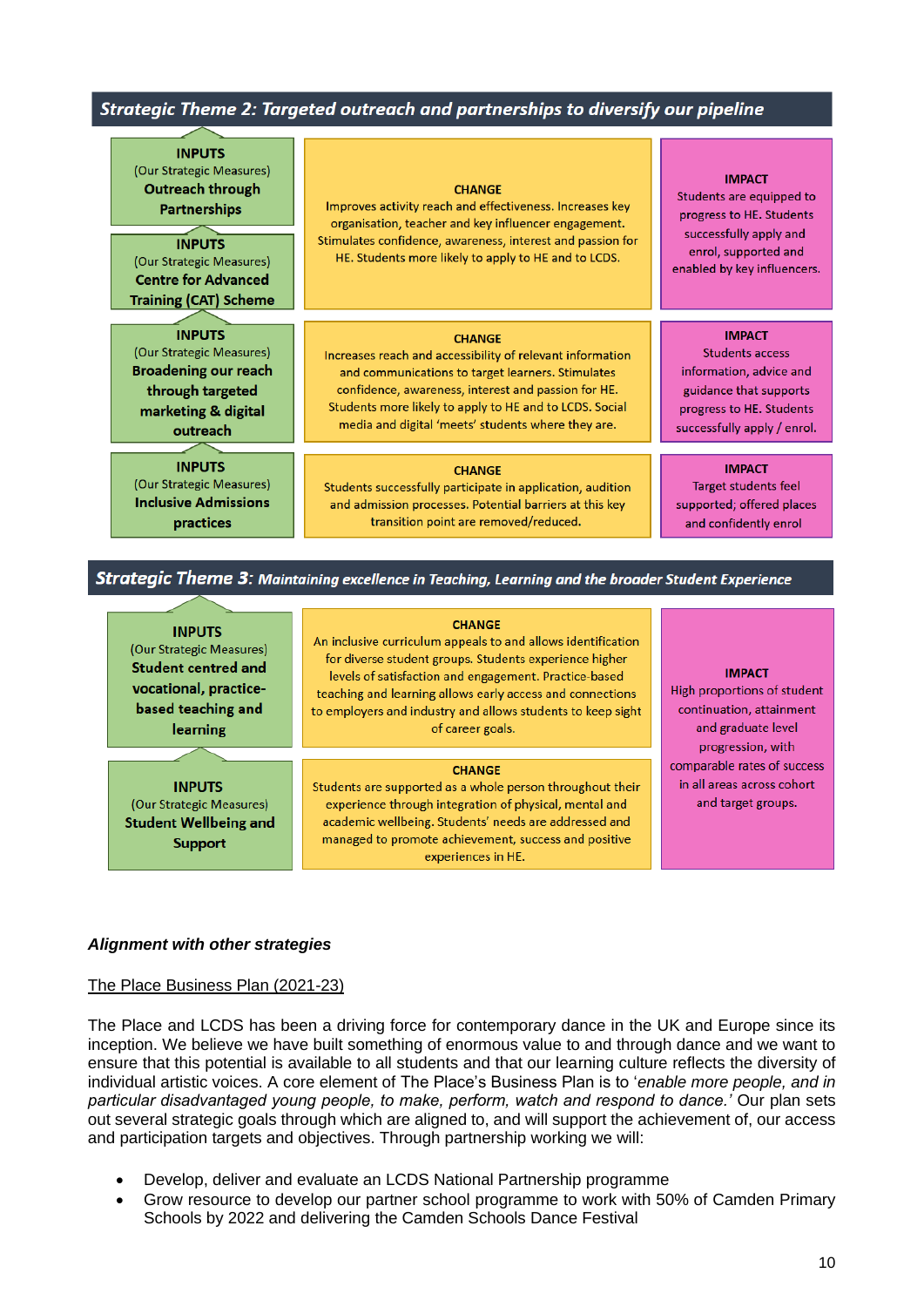- Deliver 3-4 outreach projects in partnership with local organisations and running weekly classes in the community.
- Invest staff time in local networks to increase our reach within local communities.
- Invest in the delivery of a year-round performance programme.

We will promote opportunities, progression, and agency for all young people by:

- Further developing our Children and Youth Dance (CYD) programme to reach local young people.
- Promote Artsmark to partner schools.
- Deliver a programme of professional artist development for families and young audiences.
- Incorporate weekly parent and toddler classes into our core offer.
- Expand our existing rural touring dance programmes to encompass small-scale venues in order to increase our reach and access.
- Growing our Student Fund to better support students financially

We will increase inclusion and diversity in our learning and teaching by:

- Incorporating blended and digital delivery models, to increase reach.
- Developing new partnerships and opportunities.
- Decolonising the curriculum and diversifying the range of dance practice available for study.
- Ensure delivery aligns with, and where possible exceeds, disability and relevant equality legislation.
- Increase the accessibility of our buildings and facilities.
- Develop succession planning to increase diversity of leadership.
- Monitor equality action plans to diversify our workforce.
- Develop strategic partnerships and learn from different practices and to diversify the artists and audiences we reach and support.
- Monitor and review how artists are commissioned across the organisation.
- Innovate in digital content and online learning.

# Equal Opportunity Policy Equality and Diversity Plan (2018-22)

Our Equality Action Plan (2018-22) considers the 9 protected characteristics detailed in the Equality Act 2010, plus the additional characteristic of class and socio-economic background suggested by Arts Council England. Our plan is also informed by the social model of disability in which it is the design of society rather than individual impairment which disables people. As such our equality, diversity and inclusion work is aligned with our access and student success activities discussed in this Plan. We are committed to improving our cultural diversity across all protected characteristic groups. In delivering our equality, diversity and inclusion aims, we want to go beyond definitions of difference to respond to the intersections of barriers and disadvantage to widen participation, engagement, training, performance, production and leadership in dance.

We work closely with target groups to ensure that our practice reflects their needs and promotes inclusion and equality. For example, we work with family advisory groups to develop our family provision, youth advisors to shape our provision for young people and an access group to help us develop better online and material provision for disabled people.

A crucial element in delivering our plan is the development of an organisation-wide people strategy, and a commitment to best practice in HR. This includes remuneration, and fair and equal treatment. As a National Portfolio Organisation (NPO) for Arts Council England, our Equal Opportunities Policy Statement sets out our commitment to providing equality, fairness and respect for all employees. We will consistently monitor the equality and diversity of the workforce and set targets within our Equality Action plan to address any areas of concern.

Aligned with the objectives in this Plan, our Equality Action Plan commits us to:

• Ensuring our Board has the necessary skills and experience to meet our diversity aims.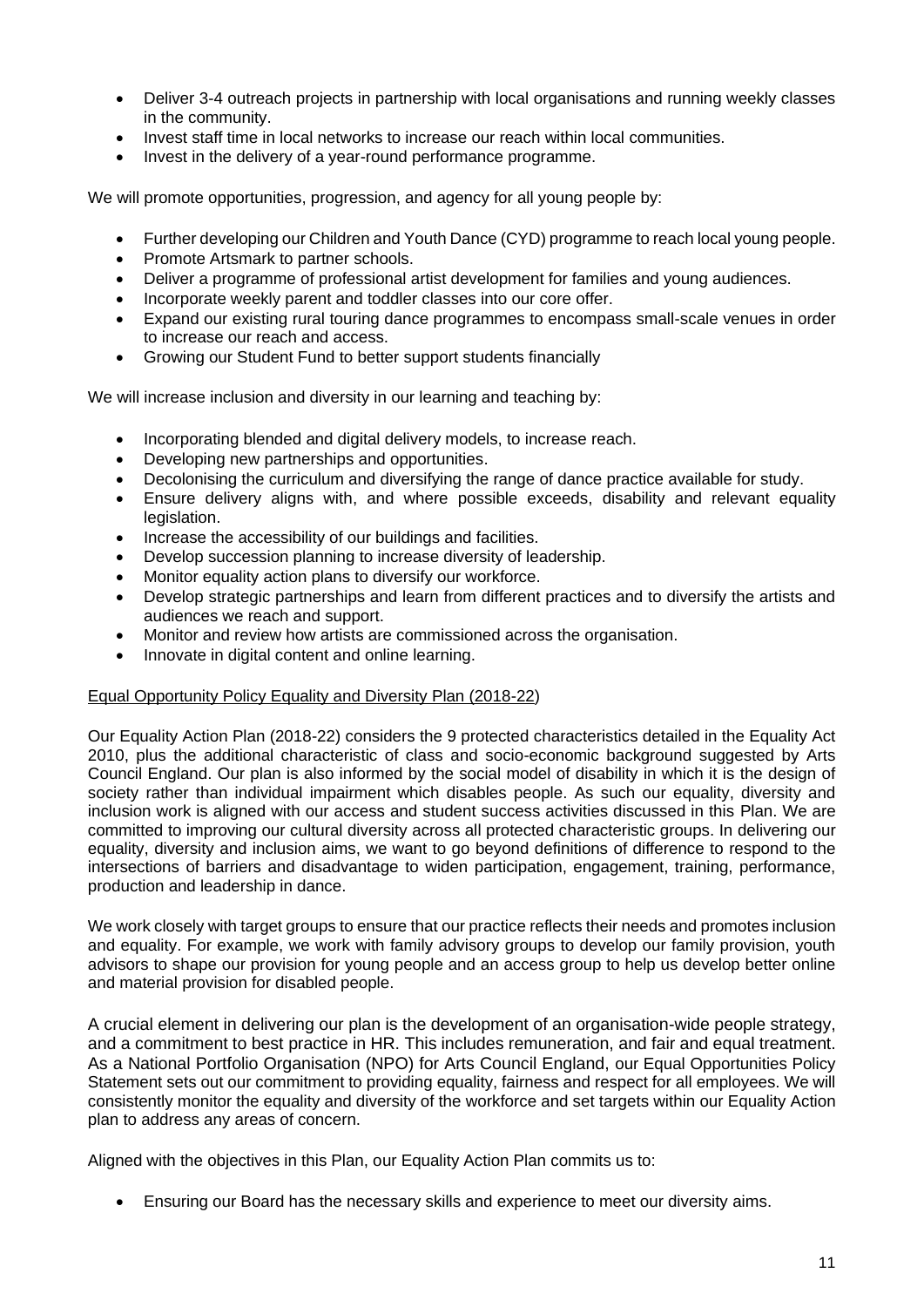- Ensuring our Board reflects the diversity of contemporary England and the audiences and communities we are working to reach.
- Ensuring our workforce reflects the diversity of contemporary England and the audiences and communities we work with
- Creating more opportunities for individuals with protected characteristics at entry level to create a talent pipeline.
- Equipping the workforce with the necessary skills and understanding to meet our aims around diversity.
- Ensuring staff and students are appropriately supported to perform to their potential regardless of any impairments.
- Ensuring our student population reflects the diversity of contemporary England and the audiences and communities that we work with
- Running projects with different entry points and support to offer opportunities for engagement for people who experience an intersection of barriers.
- Creating quality work for families and young people from diverse backgrounds
- Increasing the level of engagement with our local community
- Ensuring LCDS has appropriate facilities to support and welcome a diverse range of audience, participants, artists, staff and students.
- Improving the data collection to collate accurate and meaningful data to drive our diversity targets and show where progress is being made
- Ensuring our communications are reaching the widest possible audience by taking expert advice and then sharing our own good practice.

# Programme Specification

Our Programme Specification (which relates to our Teaching and Learning approach) also aligns with this Plan. Our undergraduate programme is designed to enable students to develop their dance practice in a welcoming and inclusive environment that fosters physical and psychological well-being. We provide students with an experience of multiple dance cultures and how they intersect with each other in a globalised society. Our course aims to develop investigative, critically reflective, and independent lifelong learners and encourage the expression of diverse cultural identities, narratives and experiences.

Admission to the course is assessed based on a video-based application, admissions workshop, and interview. Given the specialist nature of the course, academic attainments are less important than for some other degree programmes and balanced with evidence of applicants' creativity, imagination, resourcefulness, and communication skills, understanding of dance in its wider context, and potential for development of technical capabilities and performance skills. This removes some academic barriers for disadvantaged students who have not yet fully been able to demonstrate their potential at level 3.

The course is designed to support a diverse range of students; we offer online pathways that support students who choose not to live in London for the whole duration of the course. As the course progresses, we include holistic assessments that enable students to have ownership of the elements of their learning, artistic development, and creative process that they put forward for assessment.

LCDS strives to offer equitable teaching and learning for all students and has made pedagogical changes to its programme in order to centralise and promote accessibility and inclusivity. Individual barriers to learning because of disability can be adjusted for through consultation. The Learning Support Coordinator facilitates these reasonable adjustments as well as supporting the teaching and learning of the course with study skills and research support.

# **Support Through Studies Policy**

The School's Support Through Studies Policy intends to encourage a holistic approach to student support encompassing informal frontline resolution such as Learning Agreements and Reasonable Adjustments. It is intended to provide supportive formal procedures that can be used by a member of staff, or to which students can self-refer, when a student's health, well-being and / or behaviour is, or appears to be at risk of having a detrimental impact on their studies, ability to cope with student life or poses a risk to others.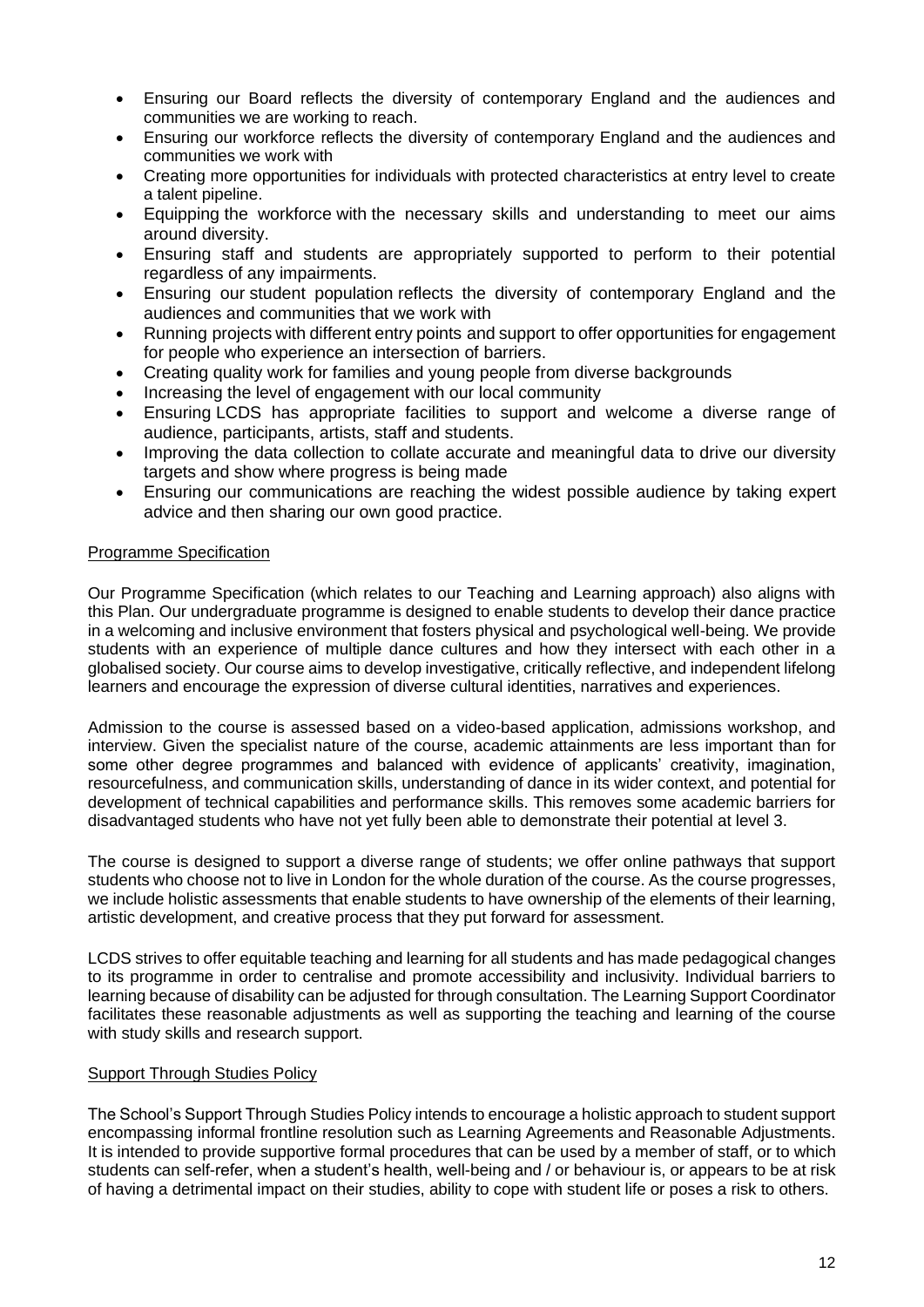Informal frontline resolution encompasses many aspects for student support including informal conversations, initial counselling, Learning Agreements and Reasonable Adjustments. If informal frontline resolution is not deemed sufficient or appropriate to the situation, the Policy's formal procedures may be instituted. The policy provides a clear and transparent process for supporting students and responding to challenges or issues that could impact on their own progress or that of their peers.

# *Strategic Measures*

LCDS has identified 8 Strategic Measures to meet targets and ensure continued excellent performance in the success and progression areas in respect of outcomes for target groups. As detailed above, these measures align with and embed into our broader institutional priorities and consider our specific context as a London-based, small and specialist provider. Our strategic measures are set in our whole institution Theory of Change framework, detailed above. They span three key areas: 1) relating to whole-institution improvement and development; 2) focusing on improvements in access measures; and 3) maintaining outcomes in success and progression.

# **Strategic Area 1: Developing institutional capacity**

The first strategic area focuses on two measures that support the development of key whole-institution practices in respect of access and participation outcomes, based on good practice and research that highlights the importance of data-driven, evidence-based approaches; and effective leadership at all levels and distributed across the institution. The first measure supports effective leadership and crossinstitution engagement in the delivery and monitoring of fair access and participation outcomes. The second measure relates to strengthening our data and evaluation activity. Both measures support all targets in this Plan and set out commitments in respect of maintaining and monitoring success and progression outcomes. Given our planned exit from the Conservatoire for Dance and Drama in July 2022 and the development of internal infrastructures that need to be put in place, this strategy area is of particular importance. Our small datasets and our identified need to ensure an increasingly data-driven, evidence-based approach to the delivery and development of our fair access and participation agenda and activity has also been considered in forming these measures.

# *Strategic Measure 1: Strengthening leadership and cross-institutional engagement in access and participation*

As LCDS readies itself to become an independently registered institution from July 2022 onwards it is working hard to ensure that it's governance, leadership, and administration for access and participation is strengthened and allied to the commitments set out in the Plan. LCDS's ambition is to establish and nurture strong distributed leadership and engagement across the whole staff and student community, empowering staff to drive the agenda forward and to better understand how contributions can be made to progressing targets whilst securing continuous improvement. There is a renewed impetus for achieving this ambition, but also an enthusiasm across the institution to take ownership in a way that is different from to the previous collaboration under CDD. Broader engagement and leadership of the agenda has already commenced in the formulation of this Plan, providing a strong base from which to build staff commitment and awareness (through discussions, information, and training), and to ensure leadership is fully distributed. The Governing Body has readily engaged with and has provided input to the development and approval of this Plan and will be further informed by data, evidence and advice and training in issues relating to fair access and participation.

LCDS is currently building staff awareness of the emerging targets that have been highlighted through the performance assessment in this Plan. The development of strategic measures to address these targets has involved key stakeholders from across The Place in targeted focus groups and conversations to understand current good practice, sector development and research into 'what works. Challenges and opportunities have been discussed, all of which feed into the full lifecycle under this Plan (access,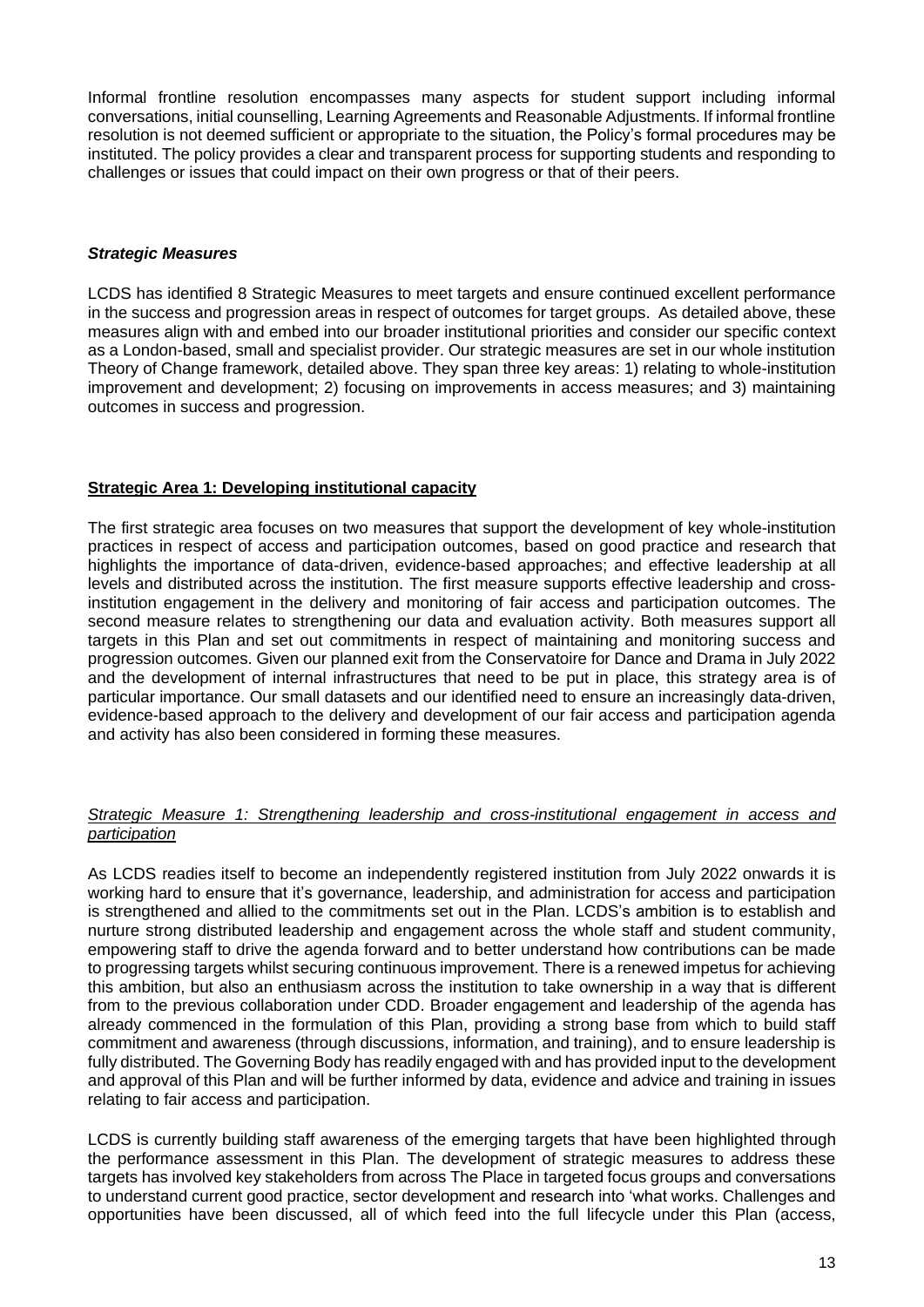success, progression). Some training needs and system improvements have also been identified, along with setting robust monitoring processes and starting the journey of independent evaluation and monitoring. Recognising and celebrating our achievements has also been identified and is a key part of evidencing our journey.

Staff training in topics related to access and participation is under way. For example, to support access Unconscious Bias training has been implemented across The Place with all LCDS staff and further CPD panel discussions about Anti-Racism and Decolonising the Curriculum held. Sessions on neurodivergence have further strengthened inclusive practice.

To support continuation, attainment, and progression, CPD sessions have been held on periodisation to optimise students' physical and psychological well-being through load monitoring, and on dance psychology and motivation. A substantial portion of staff are also Mental Health First Aid trained. Furthermore, modules in the curriculum include teaching and learning in outreach and participation, widening participation and diversity and inclusivity in dance. Staff teaching these modules are particularly aware of the access and participation agenda, acting as champions as well as communicating these principles and knowledge to our student base, who participate in outreach activities as part of their core curriculum.

Outcomes under this measure include:

- Whole-institution engagement with the fair access and participation agenda and the measures under this Plan.
- Effective governance and central leadership to provide informed strategic direction of the access and participation agenda and maintain focus on fair access and participation as a priority.
- Increased understanding regarding the access and participation agenda amongst the staff and student base (through appropriate training and development).

# *Strategic Measure 2: Strengthening data and evaluation capability*

The current evaluation, research and evidence base for work in access and participation needs improving to enable progression to increasingly targeted, effective work. This is particularly important in our context of (very) small cohorts in the data we are exploring. For this reason, LCDS will emphasise qualitative data and evidence to supplement and add insight where quantitative data is challenging to assess. Such data limitations pervade the whole lifecycle, however data capture and volume will be strengthened year-onyear and we will continue to monitor and provide appropriate treatment to mitigate small cohorts, such as 3-year averages and trendlines. These approaches will enable LCDS increasingly to use data and evidence to drive strategy and practice improvements effectively. This relates to all targets in this Plan.

Developing and implementing an evaluation framework and strengthening practice across the lifecycle, supported with tools and resources, are therefore priorities. We will leverage the practices we have in place to build this area. This includes leadership expertise for quality and consistency, and mechanisms and support for disseminating and translating evaluation into practice improvements, and research projects in target areas.

# *Practice and outcomes*

- LCDS is currently reviewing, with a view to strengthening, data capture and analysis through annual updates to the existing Filemaker database.
- In 2020-21, LCDS became a member of the Specialist Evidence, Evaluation and Research (SEER) collaborative service, which supports small, specialist and newly-registering Higher Education providers to provide expert services in data, evaluation, monitoring and research in the area of fair access and participation. This will provide critical internal development and participation in an external network to share practice and contribute to wider sector knowledge. SEER will support and collaboratively deliver practice and outcomes in this section.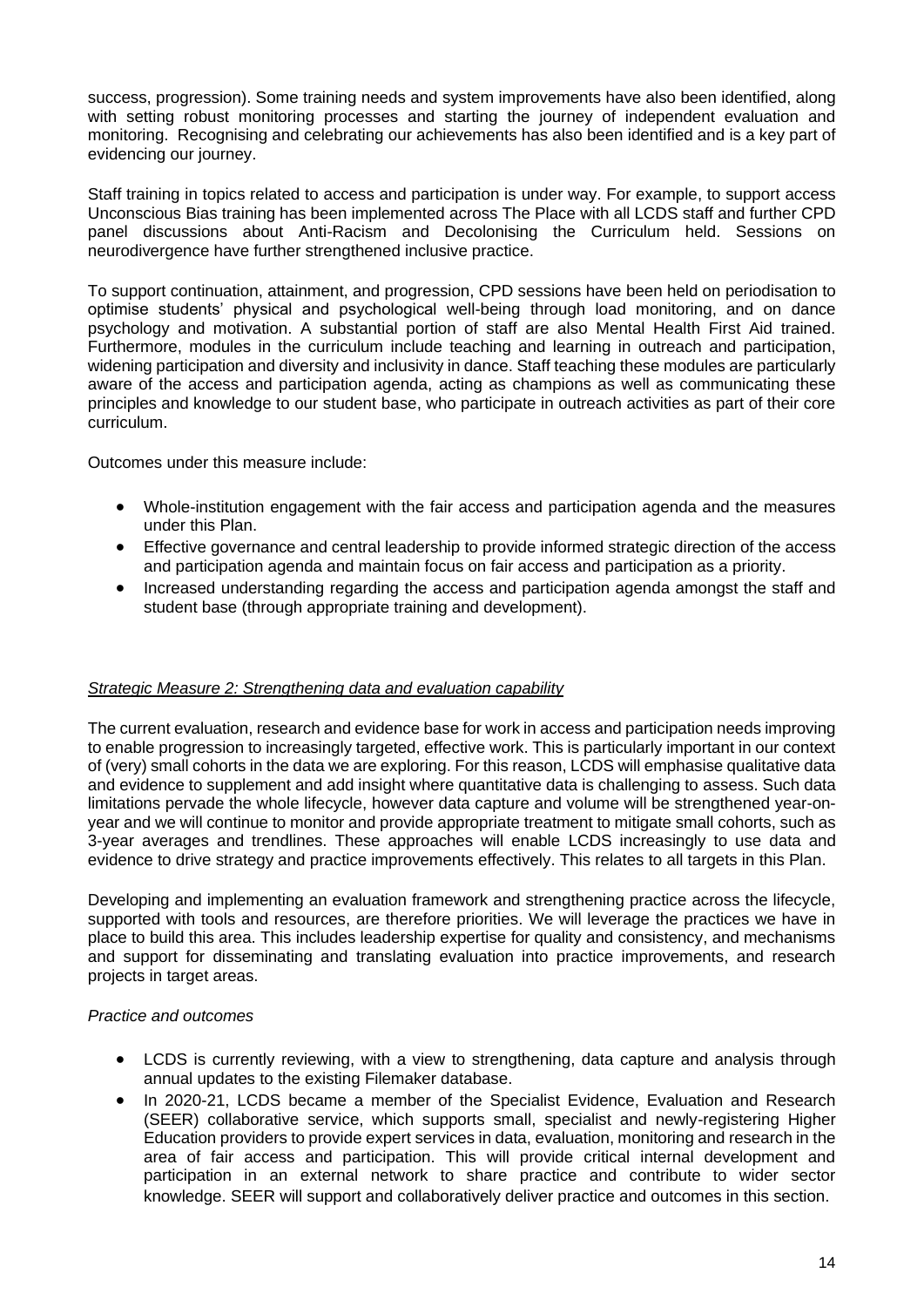- Evaluation measures are also being reviewed and strengthened. LCDS will establish an evaluation framework for the lifecycle across access, success and progression and implement associated tools and measures, by 2022-23 (see 'Evaluation Strategy' Section 3.3). Work includes:
	- o Strengthening data capture and analysis relating to equality, diversity and inclusion and ensuring ongoing effective monitoring of the target groups under this Plan, across the lifecycle.
	- o Analysis of retention, progression and attainment outcomes at the course and learner level, matched to student characteristics.
	- o Other student tracking, including engagement with student services, resources and periodisation research.
- Using guidance from the Office for Students (OfS) and implementing Theory of Change at activity level, where appropriate.
- Establishing processes to allow evaluation findings to inform continuous practice improvements.
- Developing further qualitative data. Qualitative data will provide richer insights into target student experiences and can be triangulated with quantitative data and external sector data to validate findings or add further information.
- LCDS are also developing a Data Strategy and Data Quality Toolkit to ensure our practices are relevant and prepare us for future requirements.
- Relevant training and guidance will be provided to staff, along with implementation of the toolkits and the framework. Training will include, for example, Theory of Change and Effective Activity Evaluation Practices.

Outcomes under this measure include: 

- Increasingly data-driven approaches to access and participation.
- Improvements in targeting for outreach activity.
- Increased understanding of the challenges and barriers for target groups.
- Effective monitoring and tracking of under-represented student outcomes across the lifecycle.
- Implementation of good practice, evidence-informed evaluation framework and tools.
- Exploration and delivery of research projects in targeted key identified areas.
- Dissemination plans to ensure data and evaluation findings to inform practice improvements.

# *Evaluation measures*

These measures will be evaluated by progress of the access and participation agenda, achievement of milestones and 5-year targets, and by staff feedback and consultation. Evaluation and research outputs generated, and staff feedback will also be considered.

# **Strategic Area 2: Targeted outreach and partnerships to diversify our pipeline**

This Strategic Area deals with the primary targets identified in our Plan and is as such the critical focus of this APP. LCDS have set 4 Measures under this area to address the achievement of our milestones and targets.

However, there are some contextual issues to note, which relate to broader structural issues that make this work difficult for specialist providers in the arts area. Reductions in compulsory secondary education funding and policy which emphasises STEM subjects at the expense of the arts<sup>8</sup> has a direct impact upon the development of a talent pool of students aspiring to arts in Higher Education. The English Baccalaureate curriculum, introduced in 2010, does not include creative subjects, leading to a reduction

<sup>&</sup>lt;sup>8</sup> The Education Policy Institute, Jones (2017) 'Entries to Arts Subjects at Key Stage 4' which noted that the average number of arts entries at KS4 fell from 0.8 in 2013 to 0.7 in 2016.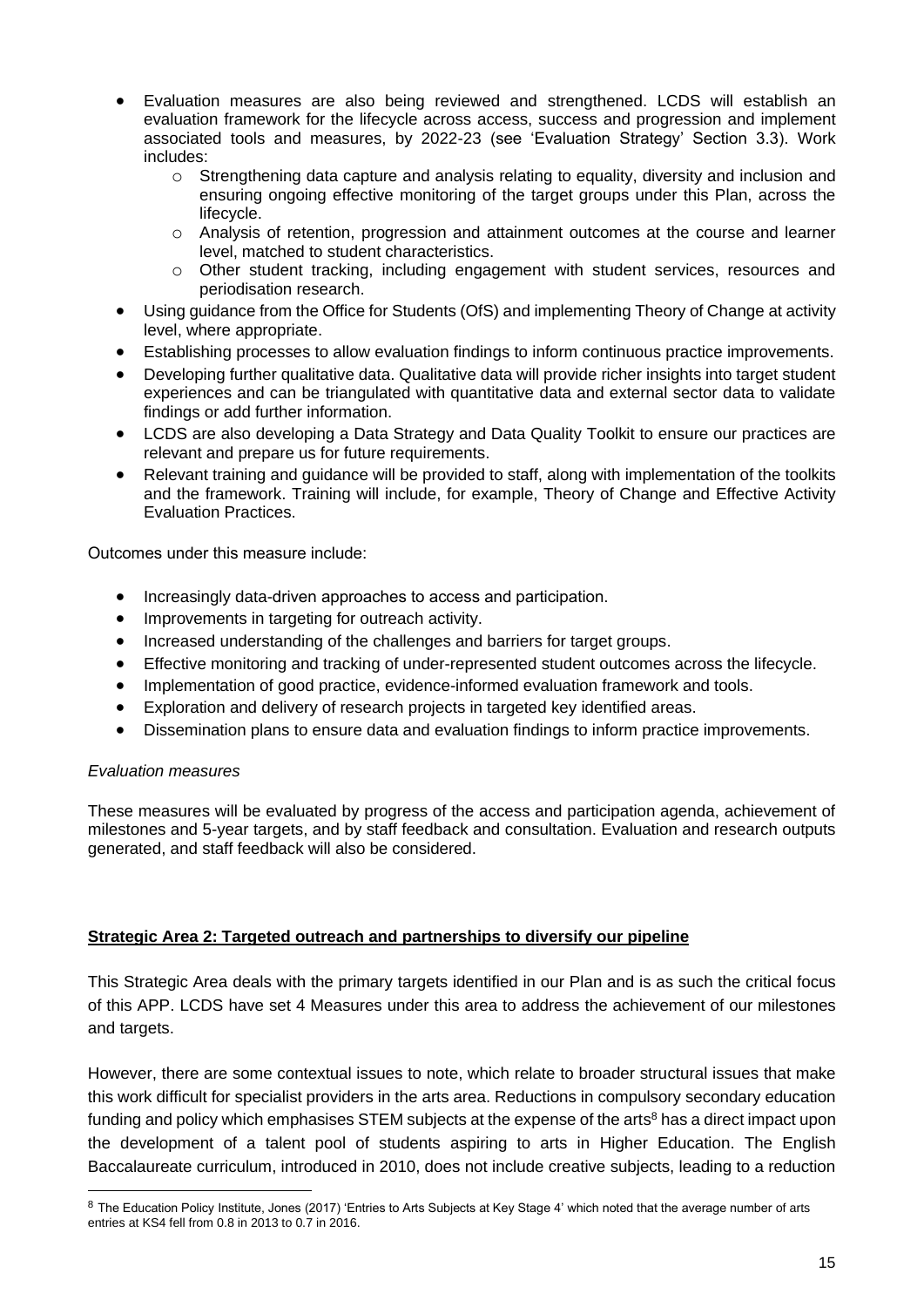of the perceived 'value' of creative arts subjects in schools and amongst young people<sup>9</sup>. A BBC survey suggested 9 in 10 schools surveyed had cut back on at least one creative arts subject, with some having fewer specialist staff and a cut back on extra-curricular activities<sup>10</sup>.

LCDS wishes to acknowledge this context and its impact on access. To help mitigate these issues and approach the challenges in a joined-up manner, we have therefore highlighted the critical importance of community, education and dance sector partnerships and collaboration, which are crucial to our outreach approach. We will build on our effective existing networks, strengthening collaborations and identifying new relevant partners with whom to engage over the life of this Plan. For example, Arts Council England (ACE) narrative and messaging about the importance and development of local arts scenes; and the SHAPE initiative by the British Academy are critical to this, and The Place will seek to advocate and collaborate through such networks. We will also leverage our current practices which have proved effective (and good practices being delivered by partners) as well as developing new strands of activity (based on sector good practices and research, evidence and Theory of Change) to overcome access barriers. Through partnership, we will deliver a range of targeted, relevant and progressive outreach activity that starts early and is sustained.

# *Strategic Measure 3: Outreach through Partnership*

LCDS is already delivering a range of outreach activity. In this Plan, we commit to further targeting and developing our outreach programme to better address and make faster progress in closing gaps in access for our target under-represented groups, being POLAR4 Q1 and IMD Q1 students; and increasing our proportion of students from different ethnic backgrounds. We have identified opportunities to further leverage our existing work to deliver outcomes in access, as well as opportunities to develop additional activity. Our outreach programme includes a range of experiential, discipline-focused activity, and personalised experiences and support for target learners where a sense of belonging can be built early and nurtured to entry pathways.

Activity and outcomes in this Measure include:

# • **Partner Schools Programme (Primary Schools)**

Our schools programme has been running for 5 years and benefits from additional external funding from John Lyon's Charity. 14 schools have participated in the programme, with 2 school unfortunately leaving during the COVID-19 pandemic. It is expected that the two schools will rejoin once we return to face to face activity. If not, an additional two schools will be targeted based on IMD measures and sourced for partnership.

A range of activity is delivered in these partner schools, including:

- $\circ$  CPD for teachers, including INSET sessions for the whole school and provision of teaching resources.
- o 8-week creative project for 2 classes
- o Performance at The Place Theatre
- o 50% off tickets for performances at The Place or in schools
- $\circ$  Artists going into schools to perform their work to children with Q&A sessions
- o Visits to The Place, including information and experience sessions and participation in classes, etc.

<sup>9</sup> <https://www.designweek.co.uk/issues/6-12-february-2017/why-are-less-students-taking-on-art-design-at-university/>

<sup>10</sup> <http://www.bbc.co.uk/news/education-42862996>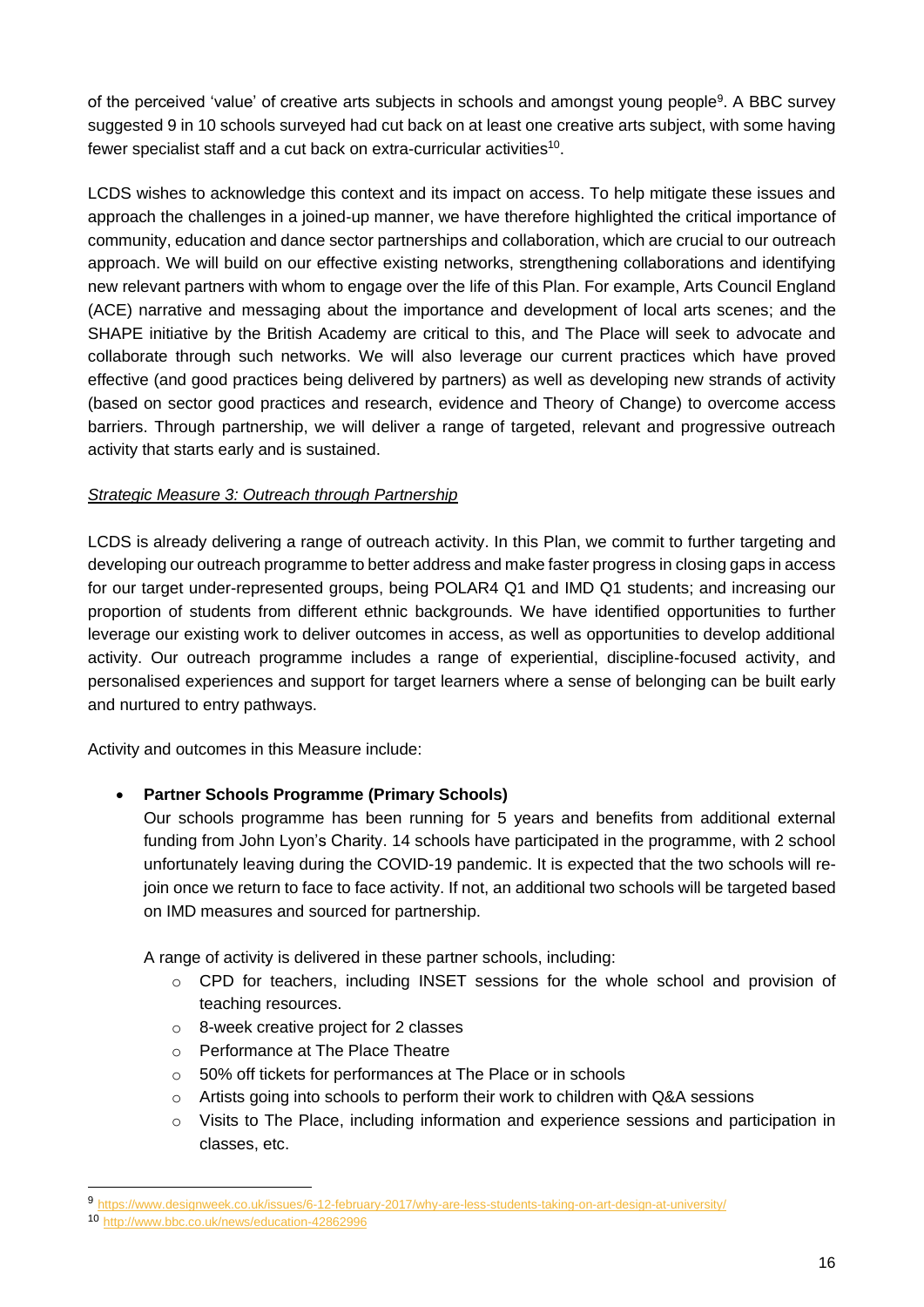- o An introductory film and information about The Place
- o Student ambassador talks and workshops about university life and learning, acting as positive role models.

As part of our commitment under this Plan, and to enhance this work, The Place has identified a potential opportunity to establish after-school clubs in four of the partner schools. These clubs will support attainment and skills development, provide insight into HE life and learning, and particularly at LCDS, and ultimately aim to facilitate early belonging and support that results in entry to LCDS. Schools will be targeted based on IMD measures.

More broadly, building on the success of these partnerships, over the life of this Plan we will explore additional targeted school relationships and broaden this offer and work to facilitate access to target students from POLAR4 Q1, IMD Q1 and Black, Asian and minority ethnic backgrounds. Work to target specific areas and schools will be undertaken to ensure we are reaching target learners.

Driven by the COVID-19 pandemic, much activity has also been provided online, which will continue going forward and will support our ambition to leverage these existing activities to broaden our reach into further target schools and communities.

# • **LCDS National Partnership Programme**

LCDS has developed a 'National Partnership Programme', which targets areas of higher POLAR4 Q1-2, IMD Q1-2 and Black, Asian and minority ethnic populations and seeks to build relevant relationships and partnerships with identified stakeholders to access target young people. Harnessing the full portfolio of work that happens at The Place, we have identified that there are targeted opportunities to work with school leaders and teachers, arts organisations, artists and companies / theatres in their local communities, i.e., where they work or have studios and where their work intersects with target communities; and to leverage new and existing relationships and networks they may be building.

This programme is being established as part of our new commitments to access and over the life of this Plan will draw on priorities of key policy stakeholders and will seek to collaborate with these groups at the mission level. For example:

- o Arts Council England (ACE) 10 Year Strategy Let's Create objective to ensure, *'that children and young people are able to fulfil their creative potential, and access the highest quality cultural experiences, where they live, where they go to school and where they spend their free time'.*
- o Department for Education priorities for Arts and Culture which, *'should be an essential part of the education of every child'*; and stresses *'prioritising in all that we do for the people and places left behind and the most disadvantaged.'*
- $\circ$  The new Ofsted Framework, which advocates for a 'broad and balanced' curriculum and broader emphasis on the development of cultural capital in pupils.
- $\circ$  The Durham Commission, which recognises that, 'schools that have successfully established and sustained conditions in which creativity is nurtured should be recognised and encouraged.

Across 2020-21 to 2021-22, the foundations for this Programme have been in development and as a result we have identified and developed several place-based partnerships which include Herne Bay High School, Kent, Arc Academy, Hastings, Gateshead Project, Newcastle, Impington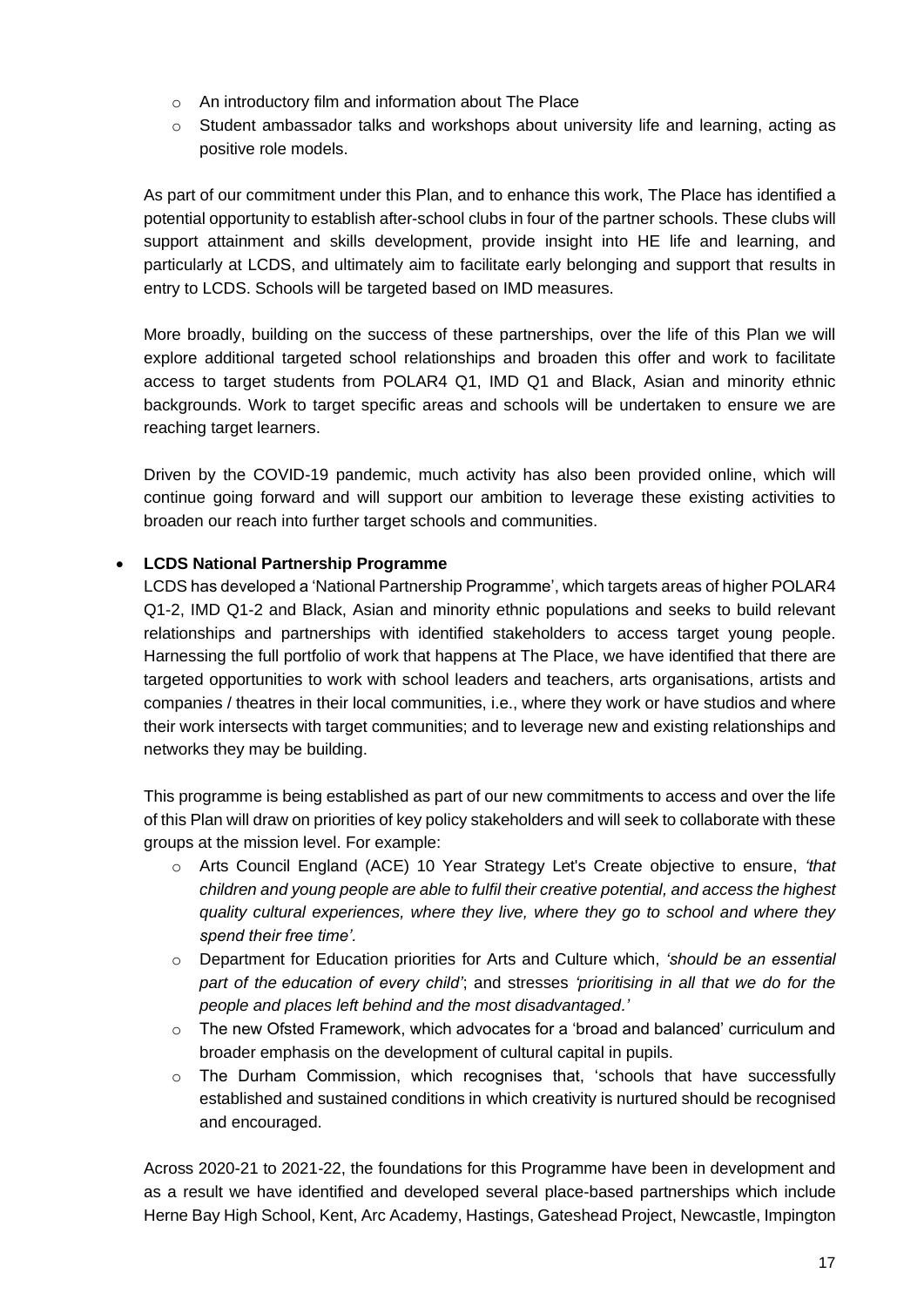Village College, Cambridge, Rubicon Dance, Cardiff, BRIT School, Croydon and Big Creative Academy in Waltham Forest. To date, LCDS has provided tailored outreach activities to these partners such as masterclass workshops, Higher Education presentations and digital "booths", as well as seeking consultation on our curriculum advances. Going forward, we envisage future activities will evolve through a co-creative process and include student ambassador talks, workshops, visits to The Place and opportunities to work with students, artists and alumni on a regular basis.

Further development will include establishing Theory of Change and mapping in relation to identification of stakeholders and continuously targeting the identified access areas – POLAR Q1&2, IMD and Black, Asian and minority ethnic communities. We will build resources and skills, establish effective administration and coordination, and undertake continual engagement with stakeholders. In tandem, we will evolve our evidence base and knowledge of what works, what is already happening in identified communities, and what practices would be most valuable for stakeholders (collaborative design). We will also seek to fundraise further to support the outcomes of this Programme. Along with POLAR Q1&2, IMD and ethnicity data, targeting will consider ACE touring cold spots, CAT national partners, LCDS alumni locations and school partners of the former Richard Alston Dance Company (RADC).

In 2021-22 LCDS formalised a long-standing relationship with Impington Village College to enlist students and alumni to assist teaching in schools and colleges, particularly exploring provision in disadvantaged areas. These positions are 1-year contracts for tutors, and are initially starting in Cambridge, where some Black, Asian and minority ethnic and IMD communities have been identified. This initiative will be explored for expansion as part of this National Partnership Programme.

In addition, The Place has a long-standing relationship with nationally significant Candoco, a world-leading inclusive dance company dedicated to showing audiences what dance can be and who can do it, creating significant opportunities for disabled and non-disabled people. The Place is home for the company's youth dance provision and there is an opportunity to expand this collaboration. Similarly, with AkomaAsa Performing Arts Academy, which is dedicated to West African Dance, we are exploring an opportunity for grant funded places as part of the CAT scheme. Further work under this Plan will be to deepen and strengthen these critical relationships in support of new progression pathways to LCDS.

While the impetus for the National Partnership Programme will be delivered through LCDS, there will be an even wider kaleidoscope of dance activity delivered under the umbrella of The Place. Planned activities such as producing and touring dance to outdoor festivals (e.g., Norwich and Norfolk, Greenwich and Docklands in 2021), rural and small-scale UK touring (340 performances in the last 5 years), artistic residences, classes and courses bursaries (Iris Tomlinson Fund) and an annual Youth Dance Platform (Fresh) continue to provide significant opportunities and access to high quality dance provision for a diverse range of children and young people across the UK. With a digital footprint of over 1 million, The Place is a sector and world-leader for dance and will continue to ensure that dance remains a vital part of cultural and creative life across the UK.

# *Strategic Measure 4: CAT Scheme*

The CAT scheme is a national prevocational training programme, funded by the Department for Education (DfE) through the Music and Dance Scheme (MDS). The Place is a founding organisation and regional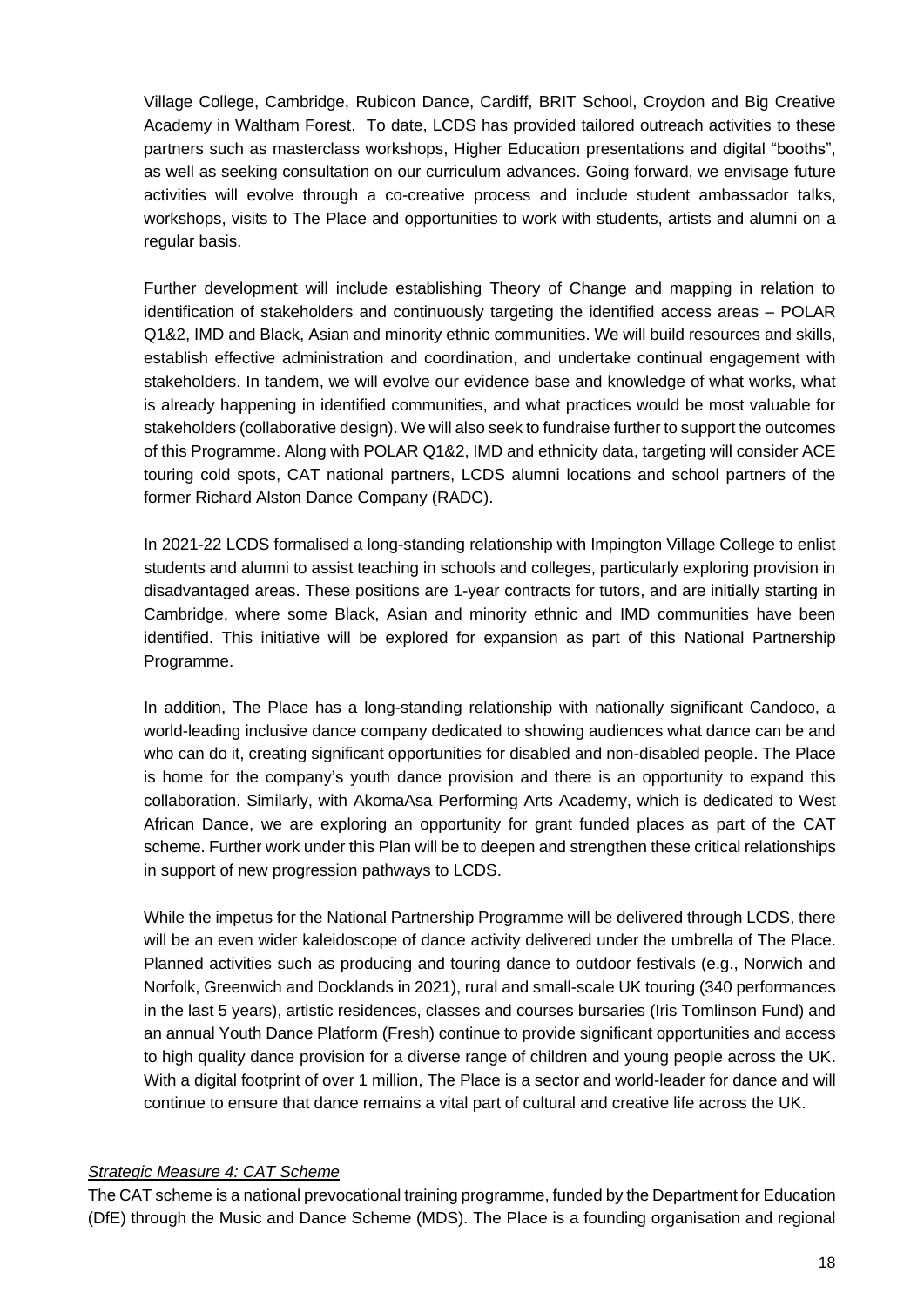hub distributing over 80 grants each year for students from disadvantaged backgrounds (low income) while the scheme itself caters for 130 students aged 13-17 years. Under the Plan our objective is to increase the number of CAT grant holders entering LCDS, which currently circa 30% of UK students. This scheme provides significant opportunities to improve the participation of target POLAR4, IMD and Black, Asian and minority ethnic students.

# *Practice and outcomes*

The Place operates at a national level to advocate for and develop the CAT scheme. On a local level we provide outreach in the form of workshops with schools and in community settings, with target IMD Q1 and Q2 students who have, and continue to develop, the skills and training required for entry to our undergraduate dance programmes. Specific work is also delivered in Opportunity Areas noted by the Government through their social mobility programme.

CAT offers prevocational training, which provides dance training to target young people to prepare them for undergraduate dance entry. Through contribution to this activity, The Place and LCDS connects with target learners, supporting the establishment of early sense of belonging and identity with LCDS and The Place, and supporting learners through the application, audition, and enrolment/ transition-in process where appropriate.

LCDS has identified opportunities to further develop targeted activity supporting POLAR4 and IMD objectives under this Plan. In student consultations for this Plan, the CAT scheme was specifically referenced in respect of meeting outcomes in access for IMD and Black, Asian and minority ethnic students, and students noted the opportunities to strengthen practice here. Expansion opportunities are:

- Increasing collaboration and relationships with wider national CAT centres. The Place is currently leading the curriculum development group for the national CAT schemes exploring pedagogy, robust partnerships and working to decolonise the CAT curriculum. This work will continue and be developed as part of broader collaborations and will feed into (and leverage from) inclusive curriculum practice and decolonising work at LCDS.
- Building relationships with the schools that current target CAT students come from, particularly into Luton, Hertfordshire, and Stevenage along good transport routes.
- Developing a 'Boys into CAT' initiative to support disadvantaged young males into dance pathways.
- Offering targeted students who have auditioned for CAT but have not been successful an 'Associates Programme', which would be an alternative provision for 1-2 years before potential progression into the CAT scheme.
- "Primary Steps" works across the country to provide an after-school club once a week, from Yr3- 6. LCDS delivers workshops for the programme in Dagenham east London and there is opportunity to extend this provision to create a pathway for Y6 children where a pre-CAT programme would be offered as a steppingstone into CAT. This is being piloted for 2021-22 and, subject to successful outcomes, there is opportunity as part of this Plan to continue this work and roll out to further primary schools in target areas.

These opportunities are being explored in 2020-21 and 2021-22 and will continue to be developed and implemented under this Plan.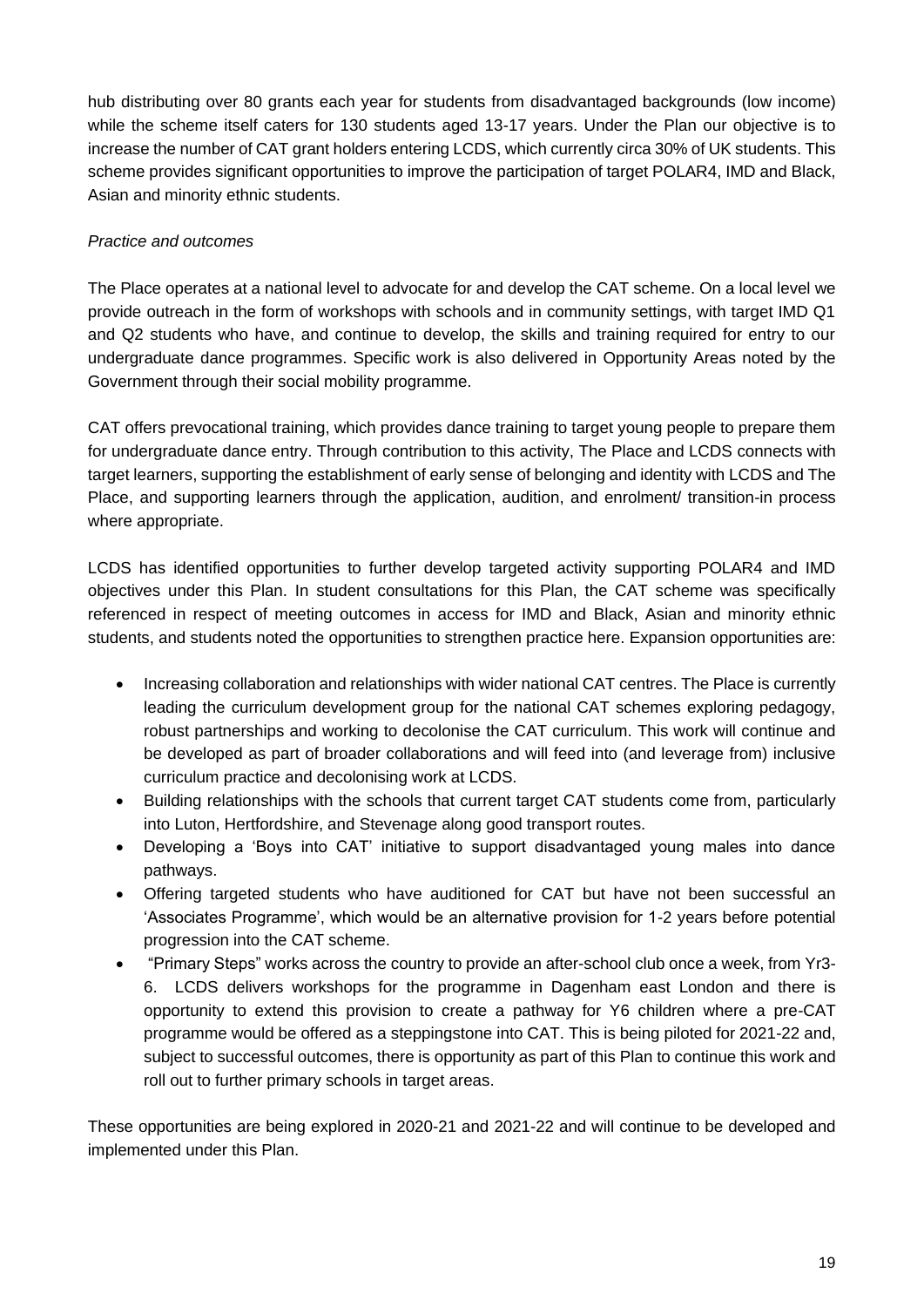# *Strategic Measure 5: Broadening our reach through targeted marketing and digital outreach*

This measure is a response to the opportunities we have identified to align the outreach and recruitment areas, leveraging current recruitment activity for access and participation outcomes; and, in line with our Business Plan, to drive the digital agenda in the post-COVID environment, through continued use of digital and online outreach to broaden our reach and provision.

This work is particularly important in addressing some of the structural challenges we face in diversifying our intake, such as those detailed previously regarding the reduction of arts education in schools. It also provides an integrated approach to addressing our changing narrative as we exit the Conservatoire for Dance and Drama, shifting and managing perceptions around 'conservatoire' language into more accessible language of a School and our emerging context, which better identifies with broader target communities.

Further targeting and development work on broader recruitment practices and targeted messaging will support the achievement of Targets in this Plan and embed outreach into core recruitment practices. As part of this, we will specifically develop digital provision. This work will start in 2021-22 and develop over the life of this Plan.

# *Practice and outcomes*

# • **Alignment to marketing, communications, and recruitment**

Activity already taking place in this area will be explored and further targeted, where appropriate, to support the objectives in this Plan. Consideration will also be given to the language and imagery used in a range of marketing and communications literature, to ensure inclusive practices and on-message content that addresses specific concerns and barriers that are more likely to be experienced by target POLAR4 Q1-2, IMD Q1-2 and Black, Asian and minority ethnic learners. Activity includes:

- $\circ$  Increasing targeted promotion for recruitment events (open days, school visits, workshops, on-campus visits) to ensure opportunities are provided to learners.
- $\circ$  Exploring the recruitment team's current contacts database in respect of access and participation metrics, with a view to understanding existing provision and gaps in reaching target learners through the range of activity received by these contacts.
- o Increasing targeted paid social media advertisement campaigns.
- $\circ$  Review of language and imagery used in communications materials with a view to making it more accessible and appropriate to target groups, with inclusivity in mind, particularly in imagery.
- o Linking to target industry role models to provide information and case studies to use in outreach activity.
- $\circ$  Review of online and materials content, exploring opportunities to extend information to:
	- Address specific barriers that are more likely to be experienced for target groups, and to move content further towards supporting, scaffolding provision.
	- **•** Other key influencers, such as teachers, parents and carers, and community organisations supporting target young people.
- $\circ$  Development of capacity to track target learners through from website enquiry/ clickthroughs.
- o Development of our student recruitment 'Focus Group' (a selection of current students who feedback, and develop student recruitment campaigns, website copy, print, and social media) make this a paid role, with a conscious effort to recruit a diverse and representative group of students.

# • **Digital outreach measures**

A dynamic response to the COVID-19 pandemic in 2019-20 / 2020-21, has led to a significant increase in digital content and online activity that will be continued and leveraged to support the targets under this Plan. Activity includes:

o A new user-oriented website in place by March 2022.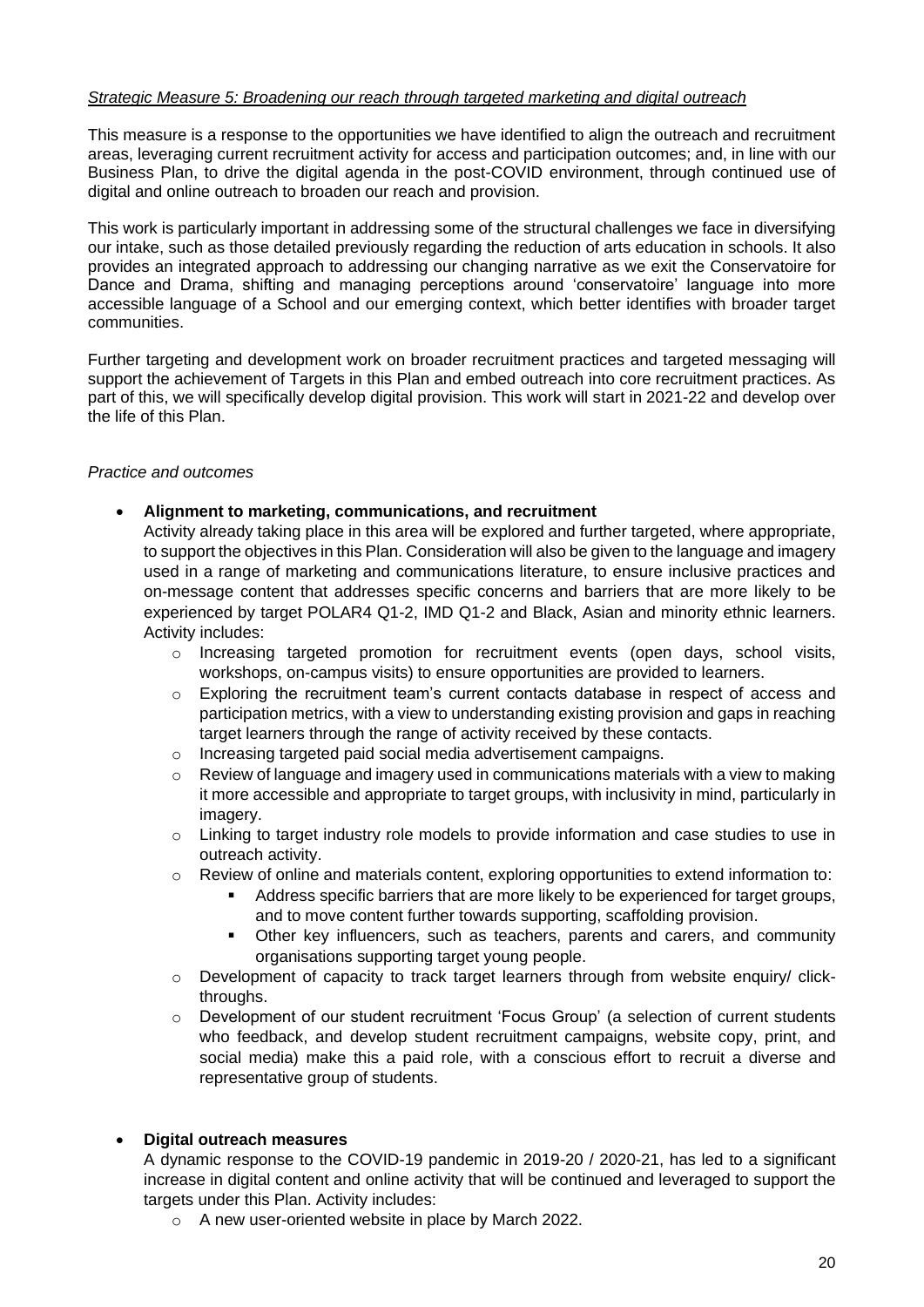- $\circ$  Increased use and targeting of digital marketing, information, and resources on the website, such as videos, blogs, interviews with students, trailers, online webinars and workshops, and supplementary information.
- o Development and better targeting of a range of virtual events, such as LCDS 'Jam with Us' (a virtual workshop with alumni and students); virtual open events; creative online events (e.g., live improvisation classes).
- o Development of student case studies and student blogs to be shared across web and social media platforms.
- $\circ$  Improved targeting and use of specific social media campaigns, including YouTube resources, Instagram, and Facebook.
- o Continuing to offer alternative, virtual versions of key recruitment events such as the LCDS Summer School. Allowing a further reach of potential students without possible travel or price barriers.
- $\circ$  Developing a livestreaming programme for LCDS key performance events, such as Graduation and the Collaboration Project. Sharing this calendar with key national partner schools, CAT schemes and feeder institutions.

# *Strategic Measure 6: Inclusive Admissions practices*

This measure provides for targeted support in the application and admissions process, in the acknowledgment that target learners are more likely to experience barriers in application and admission to Higher Education. It provides for a range of specific support for target POLAR4 Q1-2, IMD Q1-2 and Black, Asian and minority ethnic target learners, as well as integrated inclusive practice in broader recruitment and admissions processes.

A welcoming, community environment, which starts pre-admission, was a key highlight in our student consultations for this Plan. Students noted that this was extremely important and the open, 'family' and community feel, and environment should be maintained and fostered pre-entry onwards.

# *Practice and outcomes*

- Increasing access through digital course provision, where an online pathway is currently being written. This development is being delivered in 2020-21 / 2021-22 and further exploration of promotion and application to target groups under this Plan will be explored from 2022-23.
- Development work to coordinate and map the applicant journey model from outreach-totransition-in, with specific considerations for key target groups in terms of transition points, barriers and challenges, needs, and relevant support required.
- Implementation of differentiated selection processes and application portfolios to provide student choice and help drive diversity in applications.
- Waivered Audition Fees for all learners.
- Admissions workshops and advice from staff, ambassadors and linking to alumni.
- Presence of student ambassadors at admissions workshops to support inclusive, welcoming environment and to provide advice and help to students.
- Strengthened communications and activity along key points of the applicant journey, with specific focus on what works for target groups.
- Enhancing flexibility in Audition process, where auditions are expanded to allow applicants to have more flexibility in how they audition, for example different dance styles. This enables more successful participation where students can show their strengths and identities.
- Change in language from 'Audition' to 'Admission Workshops' to soften the language and increase levels of participant comfort and engagement during these processes.
- Development of mechanisms to clearly identify students from partner schools, organisations, and CAT schemes in the admissions process, particularly those from target groups who can be then provided contextual consideration and support if required.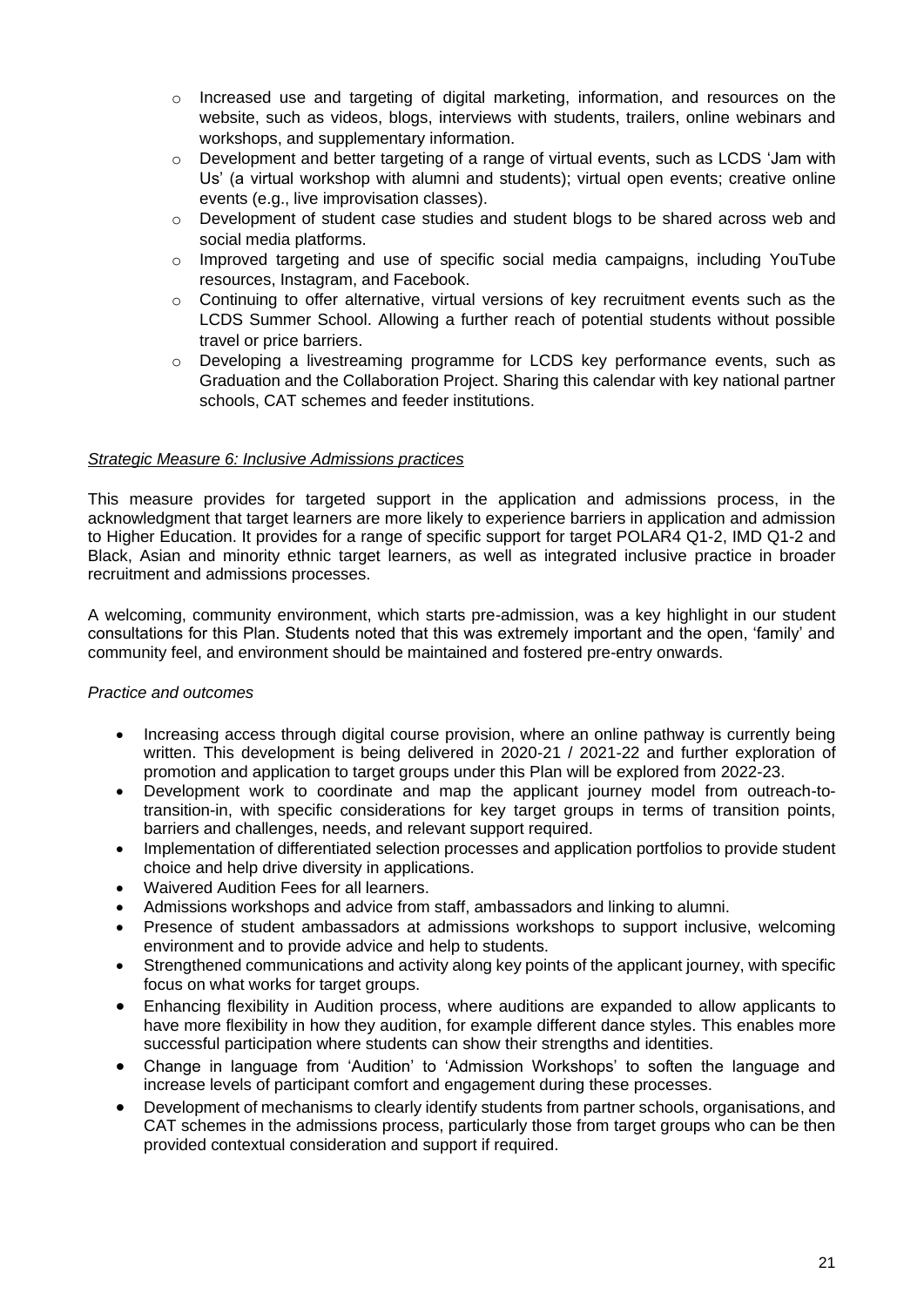# *Evaluation Measures for all Strategic Measures in Strategic Area 2*

Measures of success in this area are enquiries, applications, and enrolments from target cohorts from partner schools and partner organisations / communities. Evaluation measures include activity-level engagement levels, evaluation with students, teachers, partner organisation staff, and parents/carers, as appropriate. Evaluation will be conducted through surveys and focus groups. Tracking of individual students may also be implemented where possible. Mechanisms for this will be explored in the first two years of this Plan. Some deeper dive research and case studies, to help further our understanding of target learners and their experiences, ambitions and potential barriers are also envisaged. In respect of digital learning and outreach, engagement with and enrolment onto online courses by target learners will be considered, along with web and social media output measures. In relation to our partnership processes, assessment of outcomes and indicators of effective partnerships will be undertaken over time. Stakeholder surveys and focus groups or interviews will be used to collect data. Output measures relating to scale and reach of partnerships will also be collected.

# **Strategic Area 3: Maintaining excellence in Teaching, Learning and the broader Student Experience.**

As detailed in our performance assessment, LCDS has excellent outcomes in student continuation, attainment, and progression with no material differential outcomes for target groups. Maintaining this performance and ensuring gaps do not arise are key priorities as we diversify our intake, and this is the focus of Strategic Measures under this Area. It includes measures relating to teaching and learning, and integrated vocational and practice-based approaches which support employability, and student support and well-being. Inclusive curriculum and teaching and learning measures particularly ensure ongoing outcomes for target Black, Asian and minority ethnic cohorts, Disabled students and students from more disadvantaged backgrounds. Strong frameworks of support and curriculum-integrated student well-being provide the mechanisms for continued excellence in support provision for all target learners. An ongoing focus on practice linked to professional goals is also maintained through curriculum, ensuring ongoing relevance of the programme and access to professional networks and experiences, which may be less available to target POLAR4 Q1&2 and IMD Q1&2 learners.

# *Strategic Measure 7: Student centred and vocational, practice-based teaching & learning*

The teaching and learning environment at LCDS reflects our status as a small, specialist provider able to deliver personalised, holistic experiences to every one of our learners. Our student-centred, inclusive teaching, and a learning model which allows for exceptional levels of 1-2-1 and small group contact time has been a key driver of our excellent performance in success and progression. Our curriculum is practice-based and therefore intrinsically linked to graduate employability and career development outcomes, which are integrated throughout the course.

# *Practice and outcomes*

# • **Curriculum, and Teaching, Learning and Assessment**

LCDS have several strategic priorities in respect of curriculum development, which align with the objectives in this Plan.

- $\circ$  A new course has been successfully validated and is designed to promote further access and appeal to a diverse range of students. Online provision will enable us to reach beyond London as our traditional recruitment base.
- $\circ$  Following research to support a 'healthier' curriculum with embedded well-being, we are implementing the concept of 'periodisation' which explores at load monitoring in the curriculum. The objective is to ensure students are as fit as they can be whilst avoiding injuries, which are caused not only by physical stress but also academic stress. A pilot research project is underway in 2020-21, which will also investigate experiences of target learners with different characteristics and inform future developments under this Plan. This research includes testing students over three-years, mapping the journey and areas of concern and looking at motivation, stress, emotional well-being, etc. as well as physical health.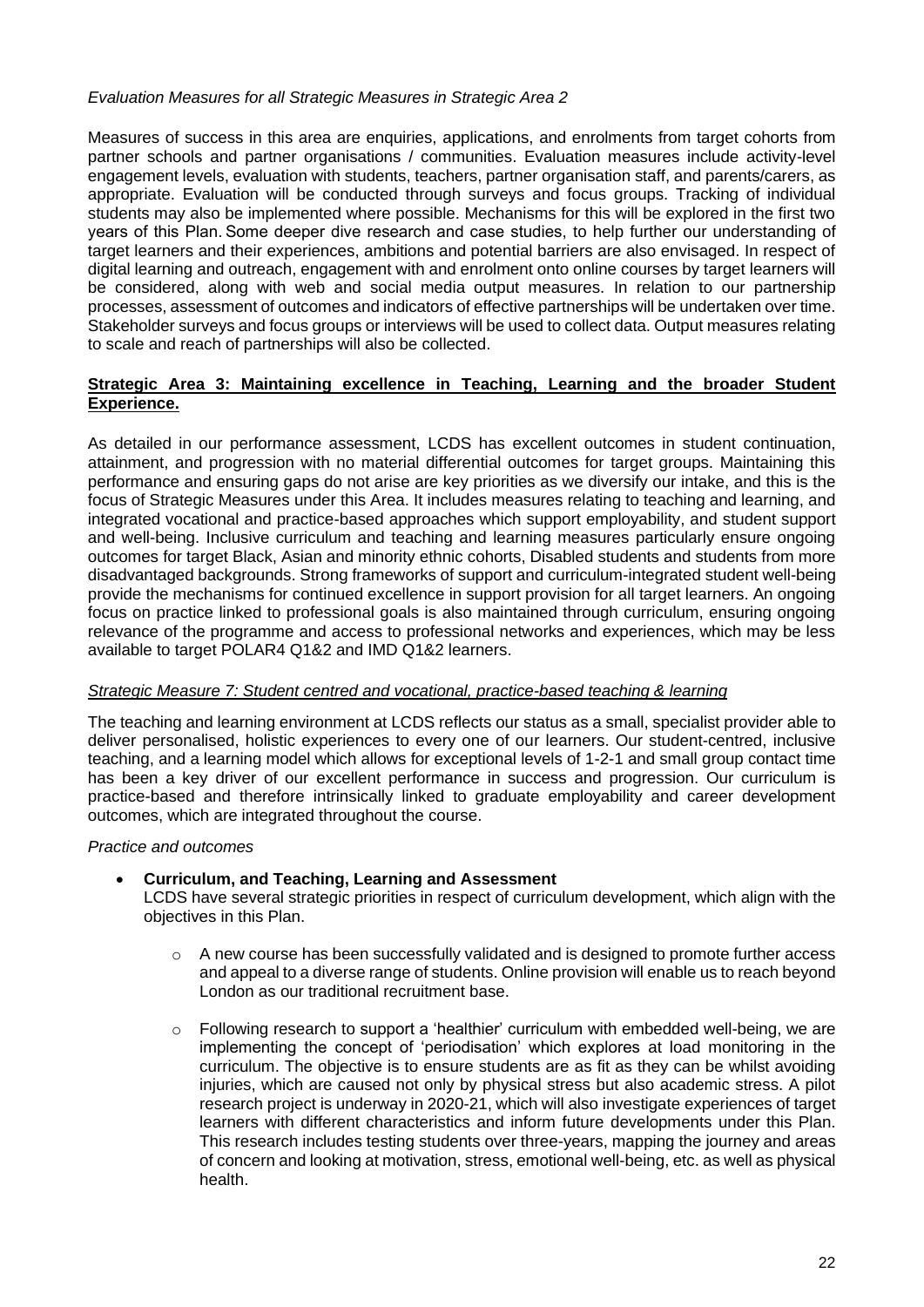Further data and analysis will provide data to inform adaptation of the curriculum, including introducing psychological skills sessions, etc. with a focus on target groups as appropriate.

- $\circ$  A Curriculum Development Group is exploring development with inclusivity and decolonisation principles at the forefront. Development work, which has started in 2020- 21 and will continue under review and improvement over the life of this Plan, includes:
	- Decolonisation practices such as widening dance practice to reflect broader cultural practice, e.g., African and South Asian dance practice, are also taken into account in the periodic programme review. In consultations with students as part of this Plan, students noted that more diversity can be achieved through visiting and guest teachers, and this practice should be continued. This is intended as part of the commitments in this Plan.
	- Exploring inclusivity, diversity and disability in teaching and learning. Historically there is a good awareness of students with learning differences and how to support them in different contexts, e.g., studio. However, we are currently formalising training to develop more specialist support for Specific Learning Difference (SpLD) and disabled students. In 2020, a Reasonable Adjustments Working Group was introduced and will continue over the life of this Plan.
	- Changes to assessment to promote student choice and flexibility to allow diverse learners to demonstrate their skills and capabilities in different ways, including increased student input and critical reflection. This will encourage confidence and identity building for diverse learners.
		- For example, peer-to-peer support and feedback, peer-to-peer observations and feedback on choreography.
		- LCDS already note some shift in this area, where students are using culture and personal characteristics in their practices. There is an excitement from students in using this approach.
	- Increasing staff diversity to better reflect the student body and provide diverse role models.
- $\circ$  Staff training is also being furthered in respect of inclusive practices, and includes Unconscious Bias, neurodivergence training, Autism training, Mental Health First Aid, Psychological Training Skills, Supporting Disabled Students, Supporting Student Progression, etc. Peer-to-peer observations will also be implemented on an annual basis, to assess how training is being implemented and to provide space for reflective practice and peer feedback and support.

These further intended developments in staff training reflect comments made by students in consultations regarding this Plan, in which students noted the need to ensure all staff are aware of student support needs and any personal learning plans, etc. They also noted the need to expand further training (as the type above but also in general terms, relating to for example LCDS community and expectations) to casual and visiting lecturers, so that the consistency and expectations are set in terms of how HE is taught at LCDS.

 $\circ$  Developments in Teaching and Learning include the integration of additional visual and audio to provide a multi-layered approach to T&L even though it is broadly kinaesthetically driven. This enables students to learn from different stimuli. The increased digital environment, driven by COVID-19, means that students are also writing more freely now and can better and more comfortably reflect and translate their experiences into written form.

Students have access to materials via a Virtual Learning Environment (VLE) to look at prior to sessions and a schedule to understand course progression. The VLE holds recorded visual classes so that students can reflect on dance performances post-event.

# • **Learning support**

The small and specialist status of LCDS means that we know our students exceptionally well and can offer a holistic supportive experience, that goes beyond 'HE' as the outcome to focus on how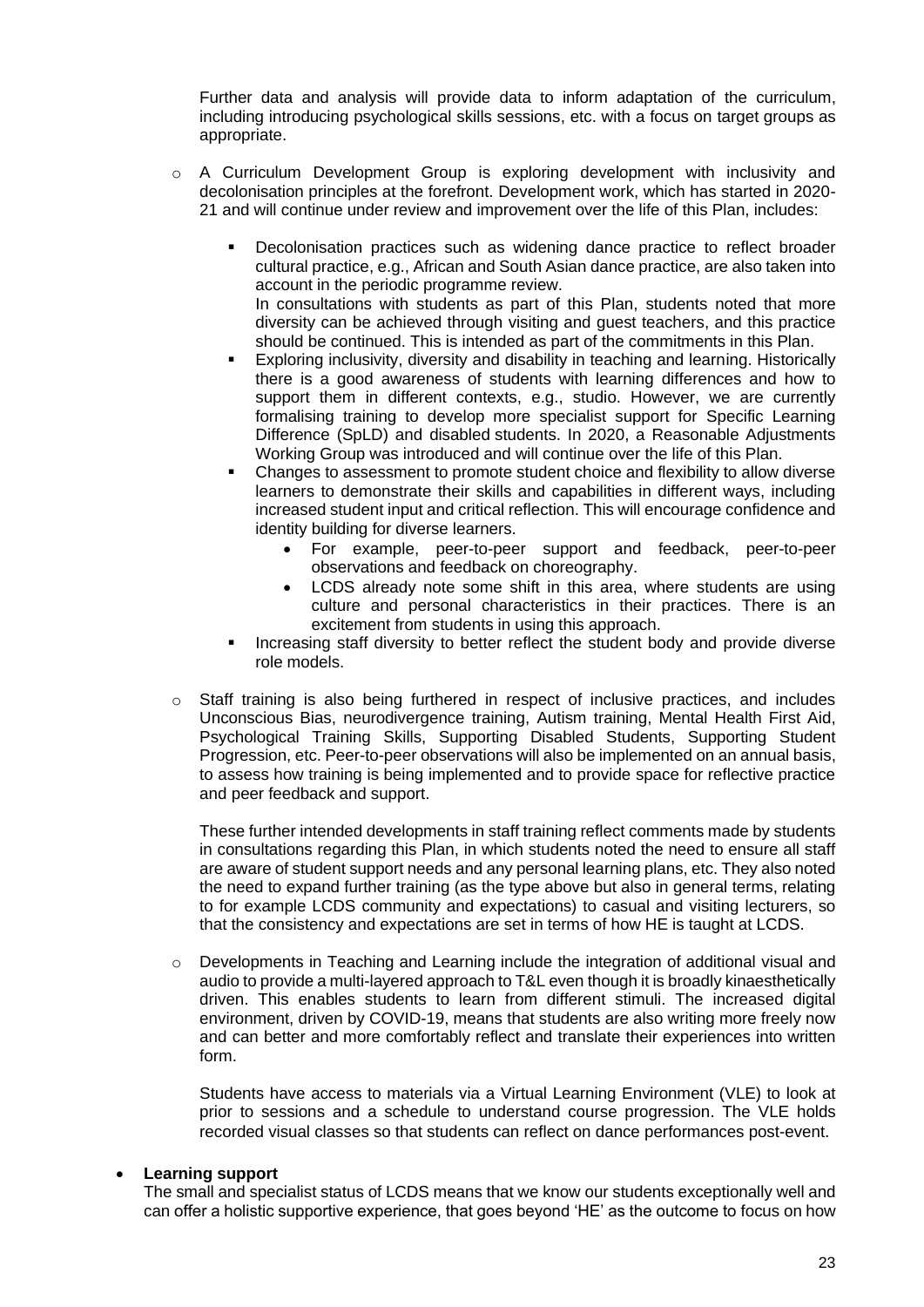the individual is processing their experience rather than it being purely a pathway across the course. Staff are aware of students' goals and aspirations and can support them along their journey as they develop skills necessary to achieve these ambitions. This personal approach and time to invest in knowing students means we have a proactive approach to support and responding to need.

In our student consultations in relation to developing this Plan, students highlighted the importance and value of the student-centred and personalised approach to teaching and learning, where students feel connected with teaching staff. Students noted that this model should continue, as it provides comfort and, confidence and effective support that links to general wellbeing as well as academic issues. More integration of well-being and support into teaching and learning, and an increasing 'care atmosphere in class' was requested by students.

Ongoing practice therefore includes:

- o Small academic tutor groups.
- o 1-2-1 tutorials.
- o Response from tutors to learning development and assignment support needs.
- Support to develop longer term strategies for time management, study skills, meta cognition and learning styles, etc (through tutor sessions)
- $\circ$  Personalised support from tutors, who can signpost for support (academic and pastoral).
- o Small groups for peer learning, which ensure inclusive participation.
- $\circ$  Integrated learning support in the classroom, e.g., essay skills writing for certain units.

# • **Embedded employability**

Our practice-based curriculum supports integrated employability practices, scaffolded across first and third year. A range of integrated support and experiences are provided to support students, and particularly target under-represented students who may not have prior access to professional networks in the industry, to achieve good progression outcomes. Activity includes:

- $\circ$  In the first term, the curriculum includes skills sessions relating to careers and higher education preparation.
- o In the second year, transferable employability skills are embedded in collaborative creative projects with a unit dedicated to facilitating learning and teaching and creative practice in schools and communities, which prepares students for this significant future employment opportunity area.
- o In the third year, students undertake a unit in 'Transitioning into a Portfolio Career'. Learning includes gathering skills and practice to create a showreel, writing CVs and applications, producing a portfolio and techniques for getting hired.
- $\circ$  We facilitate new choreographers and producers to link with current students to work in the School and provide opportunities for current students to link with professionals, which often provide access to employment opportunities and broader industry networks.
- $\circ$  LCDS now supports a broader more diverse range of companies in producing their work, providing work opportunities to our students. For example, the professional show *Donuts* is being produced with artist Jamaal Burkmar and students are being employed to support; this work is being shared with diverse communities and secondary schools in Camden. There is a further opportunity to expand this provision with outreach activity.
- o Guest speakers are invited to lead student sessions and these include a range of representatives and role models, with a focus on targeted support for progression pathways. For example, support to enter freelancing work where sessions include advice on tax, creating a showreel and CV writing.
- o Preparing students for freelance/ portfolio careers.
- o Further leveraging industry contacts at The Place an Artistic Strategy enables LCDS students to make optimal use of the wider organisation's artistic networks for commissions and projects as well as career guidance and industry orientation activities.
- $\circ$  Developing further activity and mechanisms for consultations and engagements with alumni, including alumni collaboration in curriculum design, provision of alumni presentations and networking events, etc.

Student consultations regarding this Plan highlighted embedded employability and access to professional networks as extremely valuable. Students cited the integrated modules as highly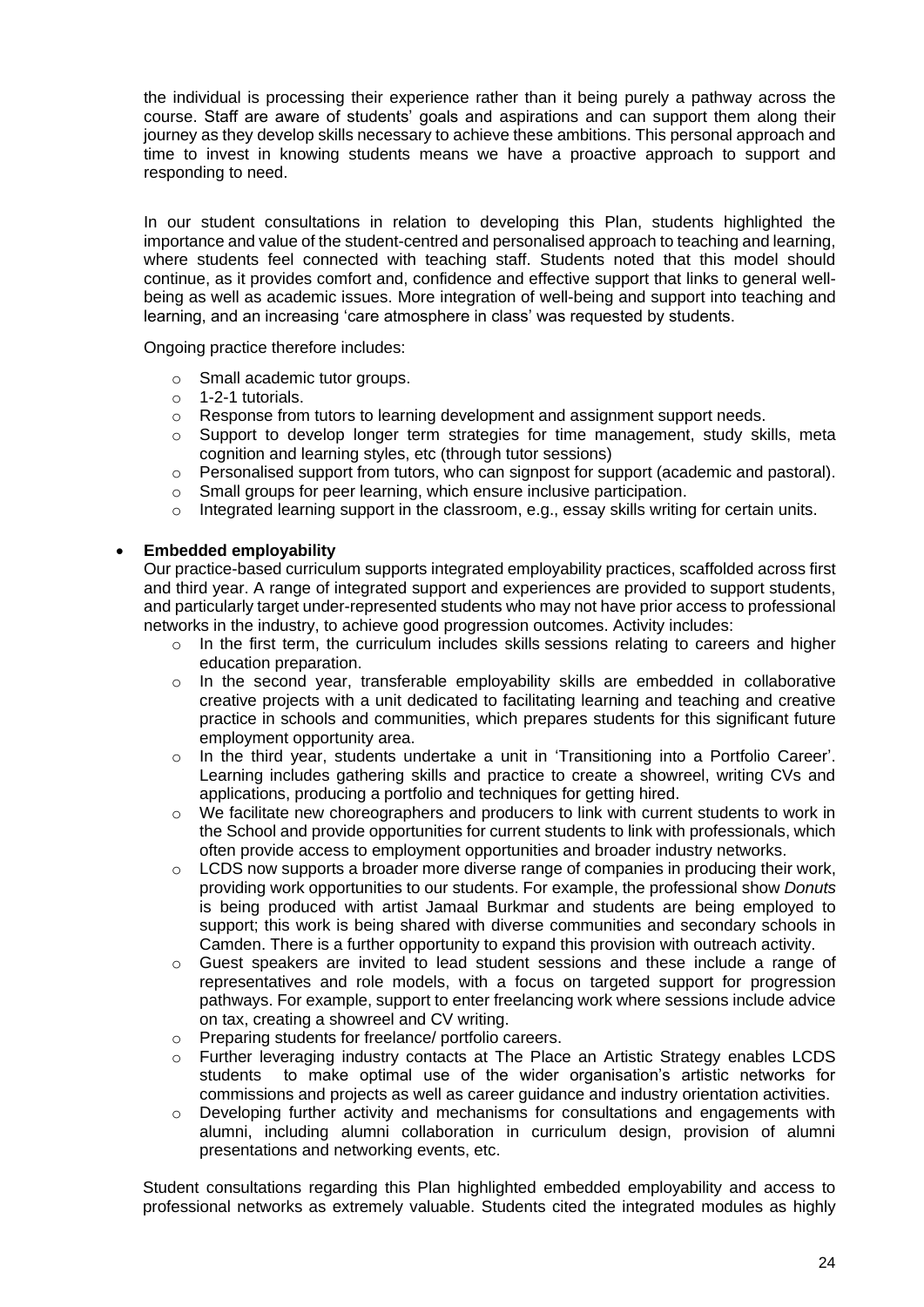useful and suggested additional elements such as financial management and other general 'human /adult / professional life!' sessions, such as opening a bank account, learning about issues in the world today (news events), etc.

# *Evaluation Measures*

The continuation and attainment outcomes for target groups will be key measures in this area. End-ofmodule surveys from students and feedback from module leaders, and National Student Survey (NSS) results will also be considered. LCDS can respond quickly to module evaluation and feedback and can create quick and tangible changes in curriculum based on findings. For example, recent student feedback in music and choreography has been part of changes made to increasing the diversity in music genres used in the curriculum.

Development will include increased data capture and focus on qualitative data to increase and broaden our understanding of experiences of target groups. In relation to the Periodisation approach, a PhD student is exploring this pilot and activity, and this will form part of evaluation and research.

In relation to employability aspects, evaluation will include feedback from students and industry professionals and companies, including satisfaction measures. Data analysis relating to engagement with support and progression for target groups will be conducted. Students provide feedback on and input into the development of these activities.

# *Strategic Measure 8: Student Well-being and Support*

LCDS places much emphasis on supporting the well-being of our students, both physically and mentally, so that they can enjoy and achieve a positive, empowered higher education experience and leave with positive progression pathways in place underpinned by their skills, resilience, and capabilities. Learners are supported through curriculum as well as being able to access additional support.

In student consultations regarding this Plan, students also noted the importance of a focus on mental health and well-being, and provision of support both in-classrooms and extra, out-of-class services.

# *Practice and outcomes*

# • **Mental Health and Well-being**

Working with the Head of Registry and Student Well-being, the Mental Health Adviser is responsible for the design, implementation, coordination, delivery and evaluation of a new triage service to support students at LCDS who may be experiencing a range of difficulties, including well-being and/or mental health difficulties. Working in conjunction with the Student Support Team, the role offers direct support for students in crisis, including risk assessment and triage, identifying those that require urgent assessment, identifying appropriate intervention within the LCDS Counselling Service and/or signposting and supporting access to specialist services such as GP, A&E, Home Based Treatment Teams and Community Mental Health Teams and other relevant services (such as eating disorder, drug or alcohol services). The expansion of services beyond 'talk therapy' is envisaged to include art and dance therapy, providing diverse support for different learners. LCDS also has freelance counsellors to support students in a range of areas.

# • **Disability support**

Students are supported with their Disabled Student Application from the point of acceptance. The Learning Support Coordinator works with students who have learning differences to help them plan, structure and time manage their work. Sessions are either on a 1-1 or small group basis. Screening for neurodiversity is available through an external provider and supported by the School. Learning Plans and reasonable adjustments are put in place where needed. Physically disabled students work on a 1-1 basis with the Head of Dance Science to individualise their programmes where necessary.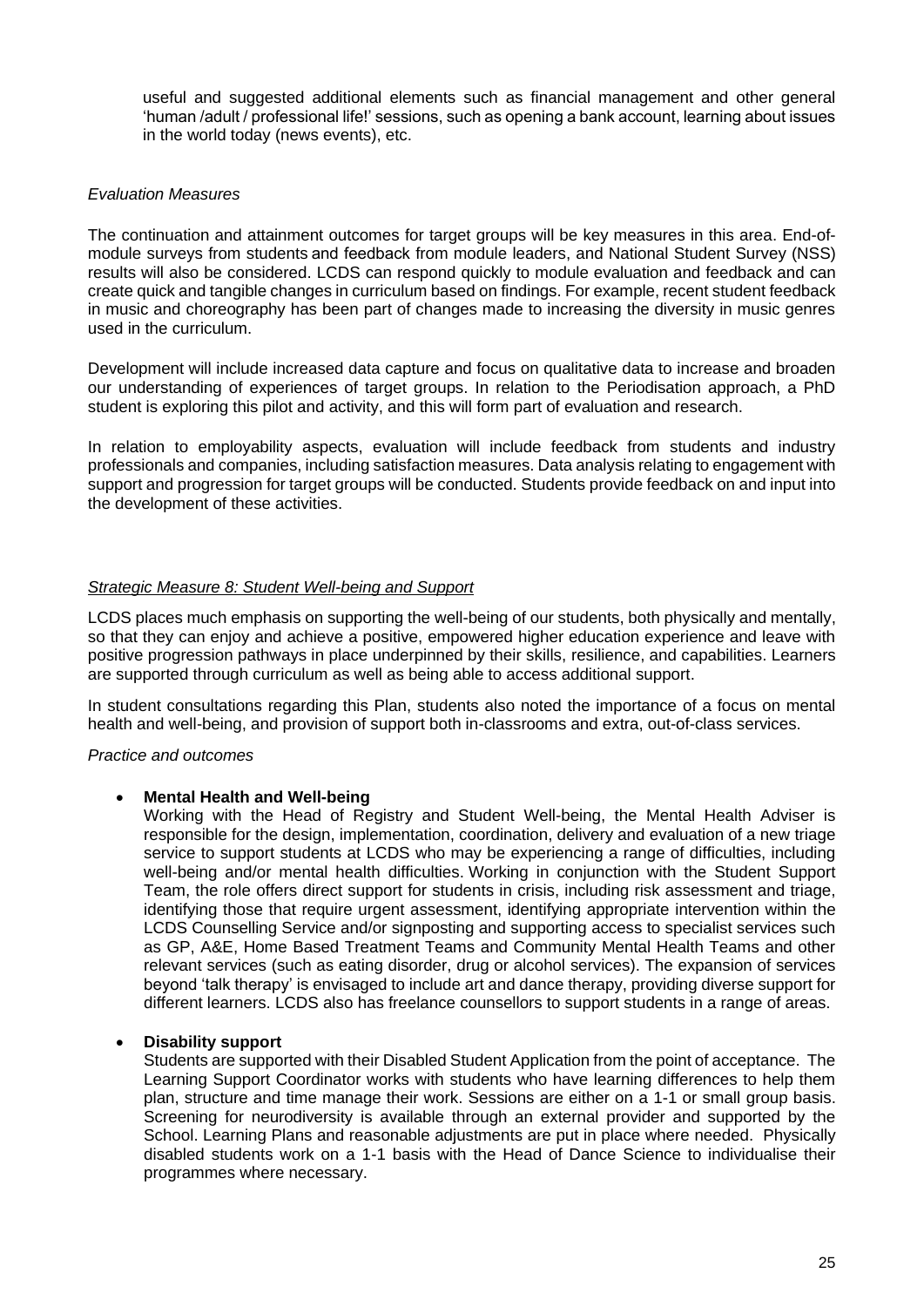Also in development is an integrated disability services provision, incorporating mental health concerns as well as other disabilities. This development is envisaged in the first 3 years of this Plan. This model reflects best practice in the sector, where integrated support allows response and support for the whole learner (instead of addressing issues in isolation) and offers opportunities to explore patterns in support.

# • **Physical Well-being**

This is an essential component of our dance provision. Our small cohorts allow us to conduct physical screening and injury profiling, looking after well-being and providing individual injury prevention programmes. These services dovetail with the Mental Health Advisor and Counsellors and will often highlight where there are additional needs and provide signposting to relevant services.

# • **Targeted support**

As part of developments in 2020-21, which will continue under this Plan, the Mental Health Adviser is exploring opportunities to provide specific support to target groups, in target key areas. Emerging data and monitoring will continually inform this approach and strategies based on evidence and research will be developed and implemented. Student characteristics data, along with student input and other psychological surveys will be applied and will also provide opportunity for the development of predictive indicators of risk.

# • **Partnership development**

We have identified opportunities to broaden our service through the development of existing as well as new partnerships and service provision to enhance and expand the offer to students. For example, peer and mentoring support from Camden and Islington Recovery College, Camden Hearing Voices group and the Joseph Campbell Foundation, which is a time-limited mentoring in the community, where students can be culturally matched if requested.

# • **Online provision**

Driven somewhat by COVID-19, we have identified an opportunity to expand provision online. This will be taken forward in 2020-21/ 2021-22 and continue under this Plan, with targeted support being provided.

 $\circ$  Development of the well-being page online is anticipated, providing further support through digital information and advice; preventive strategies and workshops; signposting to specialist services; and webinars, for example on mindfulness.

# • **Staff training and development**

- o Mental Health First Aid Training
- o Unconscious bias training
- o Neurodivergence
- o Psychological skills training
- o Motivation training

# • **Financial Support**

LCDS will offer the following bursaries to target disadvantaged students. Awards are based on eligibility relating to household income and provide further support for the target groups under this Plan.

We acknowledge sector evidence that shows the financial bursaries and scholarships are most effective where used to support student success. Whilst our aims and targets in this Plan relate to access measures, these financial support provisions address a key concern for target disadvantage students regarding the affordability of higher education, also considering the higher living costs in London. This supports our access aims to reduce the gap in participation for students particularly from IMD Q1 v. Q5, with likely overlap to the gap target for POLAR4 Q1 v. Q5. For students from these target backgrounds, the availability of financial support at transitionin is essential for access and initial transition-in, ensuring a higher likelihood of continuation in the first few months of programme.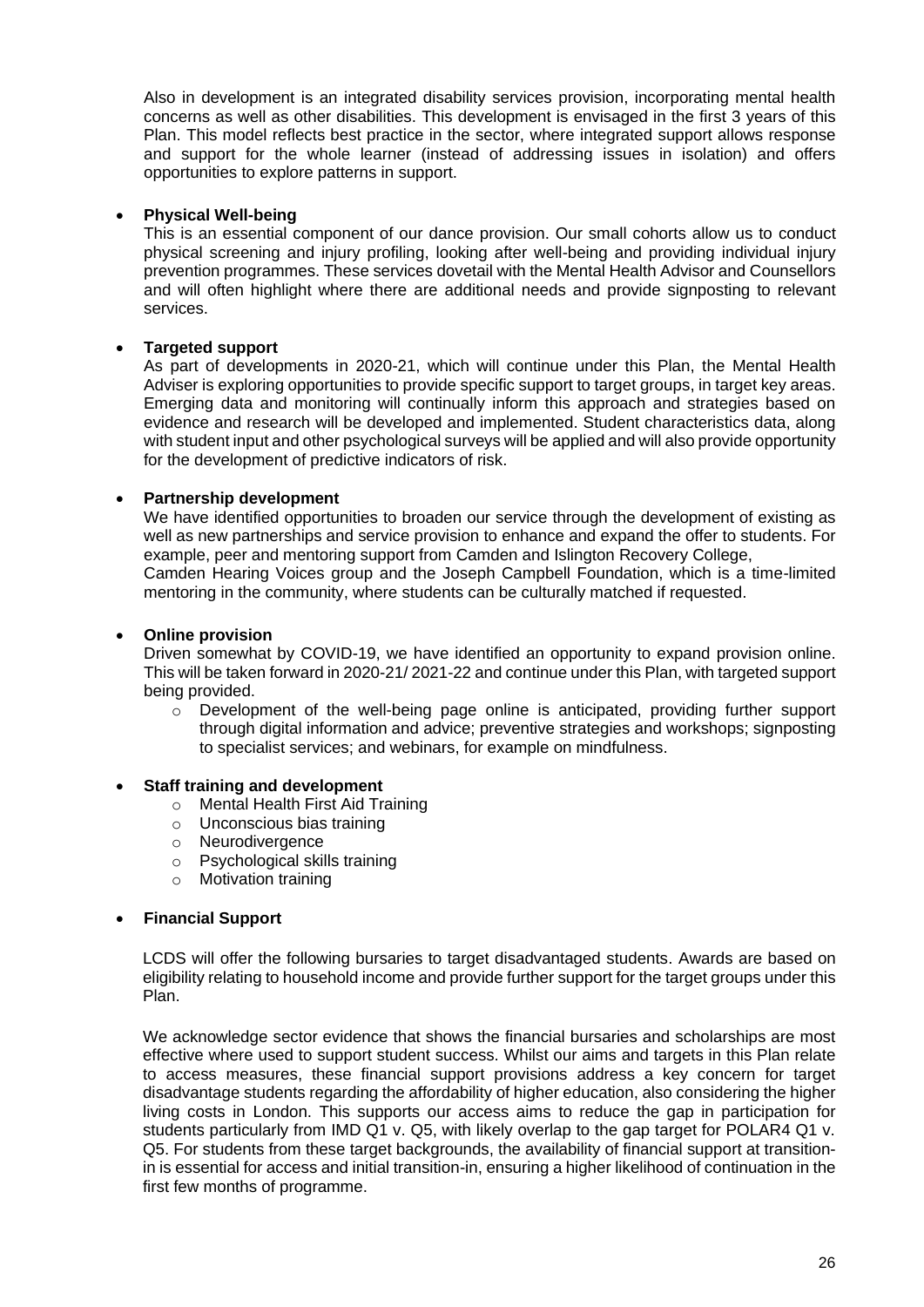Current evaluation, undertaken as part of the Conservatoire for Dance and Drama, also showed that financial support is key support to retention and success for students from low family incomes. Given the intensive and immersive nature of conservatoire-based training, entailing long hours throughout the academic year, our students are unable to take advantage of the full range of opportunities to support themselves financially through part-time paid employment that are open to students in other institutions. This is therefore critical to our broader aims in this Plan, to ensure no gaps arise in our success measures.

LCDS has a commitment to evaluate the provision of financial support over the life of this Plan, which will provide further insights into the value of financial support to our students and the impact on target student outcomes.

| <b>Scholarship</b>         | <b>Eligibility</b>                                                                 | <b>Amount</b>     | <b>Bursary or fee</b><br>discount?                |
|----------------------------|------------------------------------------------------------------------------------|-------------------|---------------------------------------------------|
| <b>LCDS</b><br>Scholarship | UK undergraduate<br>students with household<br>lincome £0-25,000                   | $E1,500$ per year | Student choice of fee<br>discount or cash bursary |
|                            | UK undergraduate<br>students with household<br>lincome £25001 to<br>£35,000        | $£1,000$ per year | Student choice of fee<br>discount or cash bursary |
|                            | <b>UK</b> undergraduate<br>students with household<br>income £35,001 to<br>£42,000 | £500 per year     | Student choice of fee<br>discount or cash bursary |

LCDS also recognises that students who have spent a period of time being looked after by the State can face many additional obstacles to accessing and succeeding in higher education. Furthermore, young people who are estranged from their parents, but who never entered the UK care system and thus are not deemed 'care leavers', face many of the same financial and pastoral barriers. As such, LCDS continues to offer additional financial assistance to these students. A Care Leaver and Estranged Student bursary is therefore provided in addition to the above. This allocates support of up to £1,000 bursary per year of study to care leavers and students estranged from their parents.

In addition, LCDS fundraises to the tune of approximately £145,000 per annum to support students with additional scholarships and bursaries. The criteria for the distribution of these funds is determined by the funder.

A Hardship Fund of approximately £20,000 per annum to support students with specific financial needs is also available and allocated to students through an application and assessment process. This fund is promoted by staff across the School who are supporting students individually.

# *Evaluation*

Again, continuation and attainment outcomes for target groups will be key measures in this area, along with levels of student engagement with services and student satisfaction and feedback (via surveys and focus groups). We also regularly track fitness, injury and psychological variables against student characteristics and can therefore determine any patterns or influence. We will focus on qualitative data to increase and broaden our understanding of experiences of target groups. Financial support measures will be evaluated using relevant parts of the OfS *Impact of Financial Support* toolkit. It is envisaged that the survey and focus group elements can be used, but our small cohorts will prohibit the use of the statistical tool.

# **3.2 Student consultation**

LCDS recognises the importance and value of the student voice in informing our development and practices. LCDS already engages and consults with our students through a range of formal and informal mechanisms. Given our small size, our discipline and the intensity of learning and practice that demands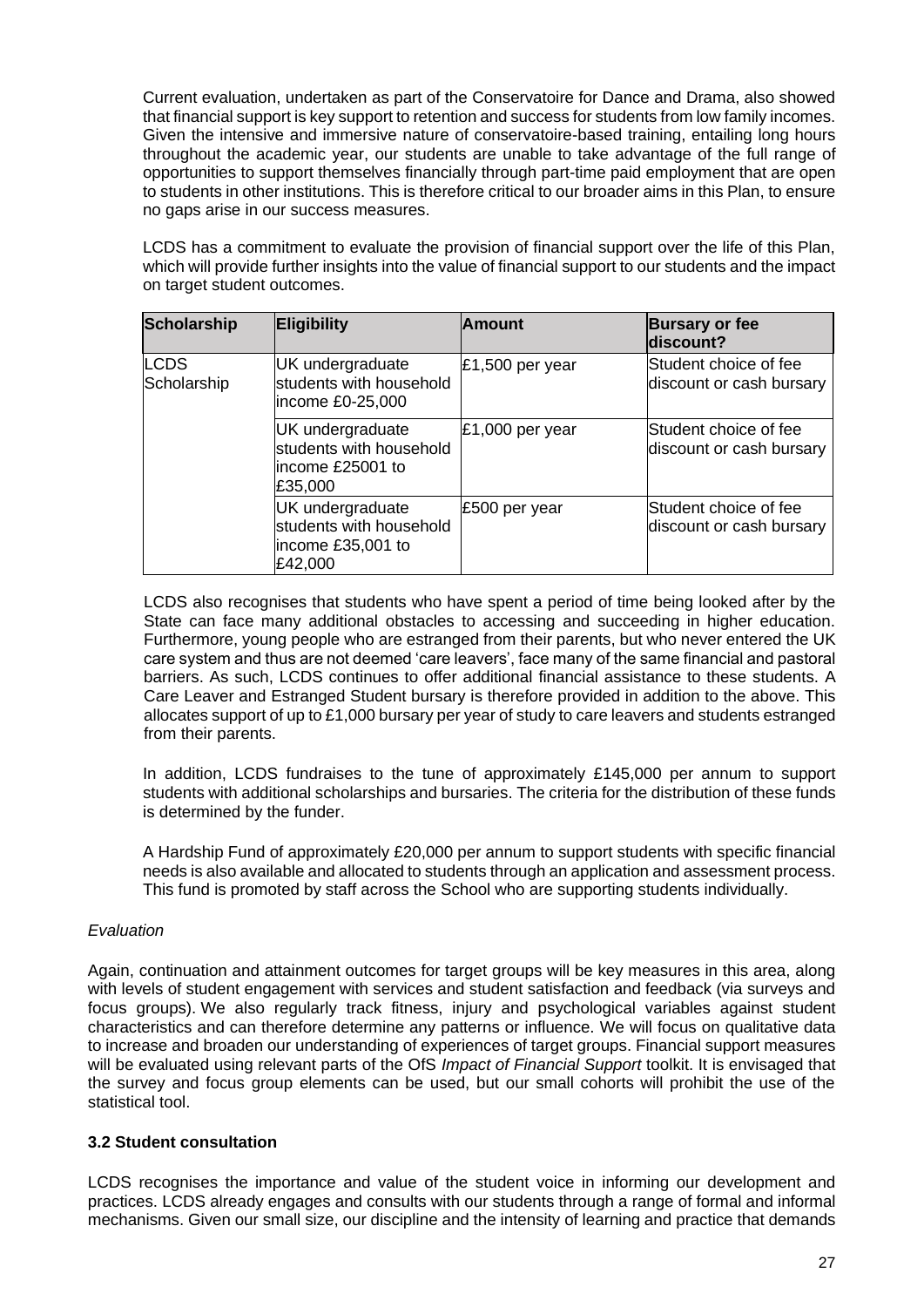an extremely high level of face-to-face teaching, we benefit from ongoing, regular student engagement and direct feedback which is a feature of our teaching environment.

Over the life of this Plan, we will leverage and develop existing student engagement practices to integrate considerations for access and participation. This integration will ensure that the mechanisms for student consultation in the planning, monitoring, evaluation, and delivery of this Plan are in place. Students sit on the Equality, Diversity and Inclusion Committee (along with two Governors) the Academic Board and there are a minimum two student observers who sit on The Place Board where issues relating to access and participation are considered. From 2021-22, a student representative will sit on the newly established Access and Participation Working Group (see Section 3.4).

The Student Voice Committee consists of student representatives and members of the Senior Management Team. This Committee reports into Academic Board. The Academic Board ensures that key discussion points and issues students wish to highlight have a direct route into the Board of Governors via a report. Into the future (from 2021-22), fair access and participation will be more fully embedded and integrated as an item on the agendas for Student Voice Committee and Academic Board, Training will be embedded in student representatives training.

Student Representatives and the Student Representative Group provide a channel for engagement and formal access to the voices of the broader student body. Representatives work with the student body in their areas to capture student feedback and voice on a range of topics. These are fed back into the Student Voice Committee and then benefit from the processing and reporting structure detailed above.

LCDS also have regular Year Group meetings. Students voice concerns, raise questions and discussion points around various issues. Recent consultations have centred on COVID-19 and students feeding into the response and decision-making during lockdown and reopening.

In relation to teaching and learning, as part of periodic review research students are involved in focus groups to help interpret findings, as partners in the research and ongoing to be engaged in what is subsequently being implemented. Programmes include students on panels used to curate the theatre programme; this is a paid opportunity with mentor support.

More broadly, student feedback is gathered via the National Student Survey (NSS). Data is processed and explored by the senior management team and tutors and used to inform action plans for the following academic year.

Aims for further developing student engagement and voice practice include exploration of ways to engage with students digitally through online platforms, broadening the mechanisms for engagement and transparency of process. The Student Voice Committee is currently reviewing how we can ensure more effective representation from target student groups as part of a broader review of the effectiveness of the student voice and communications.

Students also provide input into the development of outreach and community programmes and feedback on what works.

In specific consideration of this Plan and the development of its measures, student consultations led to a range of outcomes for inclusion which have been appropriately referenced through the Plan. In summary, students:

- Noted opportunities in the CAT scheme to meet outcomes in access for IMD and Black, Asian and minority ethnic students.
- Valued a welcoming, community environment, which starts pre-admission and noted that an open, 'family' and community feel, and environment should be maintained and fostered pre-entry onwards.
- Noted that more teaching diversity can be achieved through visiting and guest teachers, and this practice should be continued.
- Noted the need to ensure all staff are aware of student support needs and any personal learning plans, etc. They also noted the need to expand further training to casual and visiting lecturers, so that the consistency and expectations are set in terms of how HE is taught at LCDS.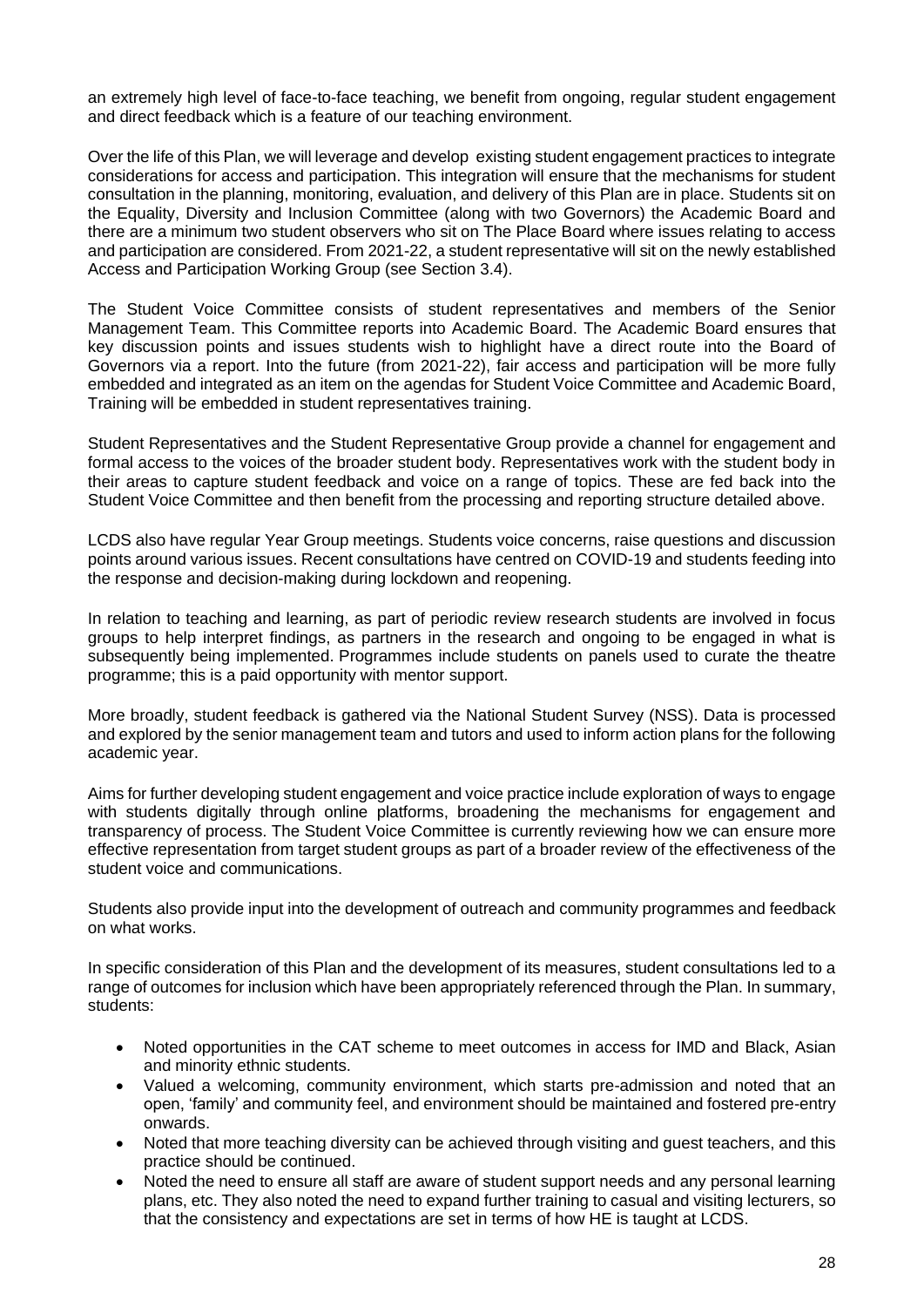- Highlighted the importance and value of the student-centred and personalised approach to teaching and learning, which provides effective support that links to general well-being as well as academic issues.
- Requested ongoing and furthering of integration of well-being and support into teaching and learning, and an increasing 'care atmosphere in class'.
- Noted the importance of a focus on mental health and well-being, and provision of support both in-classrooms and extra, out-of-class services.
- Highlighted embedded employability and access to professional networks as extremely valuable. Students cited the integrated Modules as highly useful and suggested additional elements such as financial management and other general 'human /adult / professional life!' sessions, such as opening a bank account, learning about issues in the world today (news events), etc.

# **3.3 Evaluation strategy**

# **Strategic Context**

As we have discussed elsewhere in this document, LCDS takes an evidence-informed approach to the development of our programmes and activities. Collecting feedback from students and other participants in our activities is an important guide to developing activities and interventions that respond to their needs.

In our self-assessment, using the OfS tool, we were ranked as emerging across all different sections. We realise that we have substantial work to do to build and develop the additional evaluation capability required to meet our aims during the life of this Plan, however, we are confident that we have foundations in place. Although we have experience of evaluating our community and public engagement activities, we recognise that we have more work to do in researching and evaluating our outreach and widening participation programmes. We will adapt existing tools and draw on our experience, whilst building our specialist evaluation capacity during the life of this plan.

The development work we are carrying out as part of the institutional work, and the rebuild from COVID-19 enables us to step back from 'business as usual' and rebuild what we do via a theory of change. By articulating our theory of change across the various strands of delivery and target stakeholder groups, we will compile and draw on existing expertise and research, whilst reflecting on our own expertise in this space. The opportunity to take a holistic view of our outreach and access and participation strategies enables us to build in evaluation as we configure what we do. We have already gone through a similar process when we integrated periodisation theories and practice from sport science into the structure of practical elements of our dance delivery.

In terms of the OfS 'Standards of Evidence', the majority of our evaluations are currently type 1 (narrative) with some use of type 2 (empirical enquiry) approaches. Given the relatively small size of the School, we anticipate that to work towards Type 3 (causal) outcomes, we will need to increase our partnership work and seek collaborations with similar institutions. We are currently engaging in work to build this collaborative capacity through small and specialist networks.

Given the experience we already have in-house, and the partnership models that underpin our outreach approach, we are beginning to develop new evaluation tools and approaches, which are rooted in our theory of change, our understanding of dance students and which we have calibrated to our interventions and their intended outcomes. As will be clear from other sections of this document, we take a selfreflective approach to delivery and will review evaluation data and outcomes on an annual basis. As discussed elsewhere, we work with young people from primary school onwards, and therefore find it useful to take a small steps approach to breaking the impact of our interventions into a pathway of smaller milestones<sup>11</sup>. This will be articulated in our theories of change.

# **Programme Design**

<sup>&</sup>lt;sup>11</sup> Harrison, N., & Waller, R. (2017). Evaluating outreach activities: overcoming challenges through a realist 'small steps' approach. *Perspectives: Policy and Practice in Higher Education*, *21*(2-3), 81-87.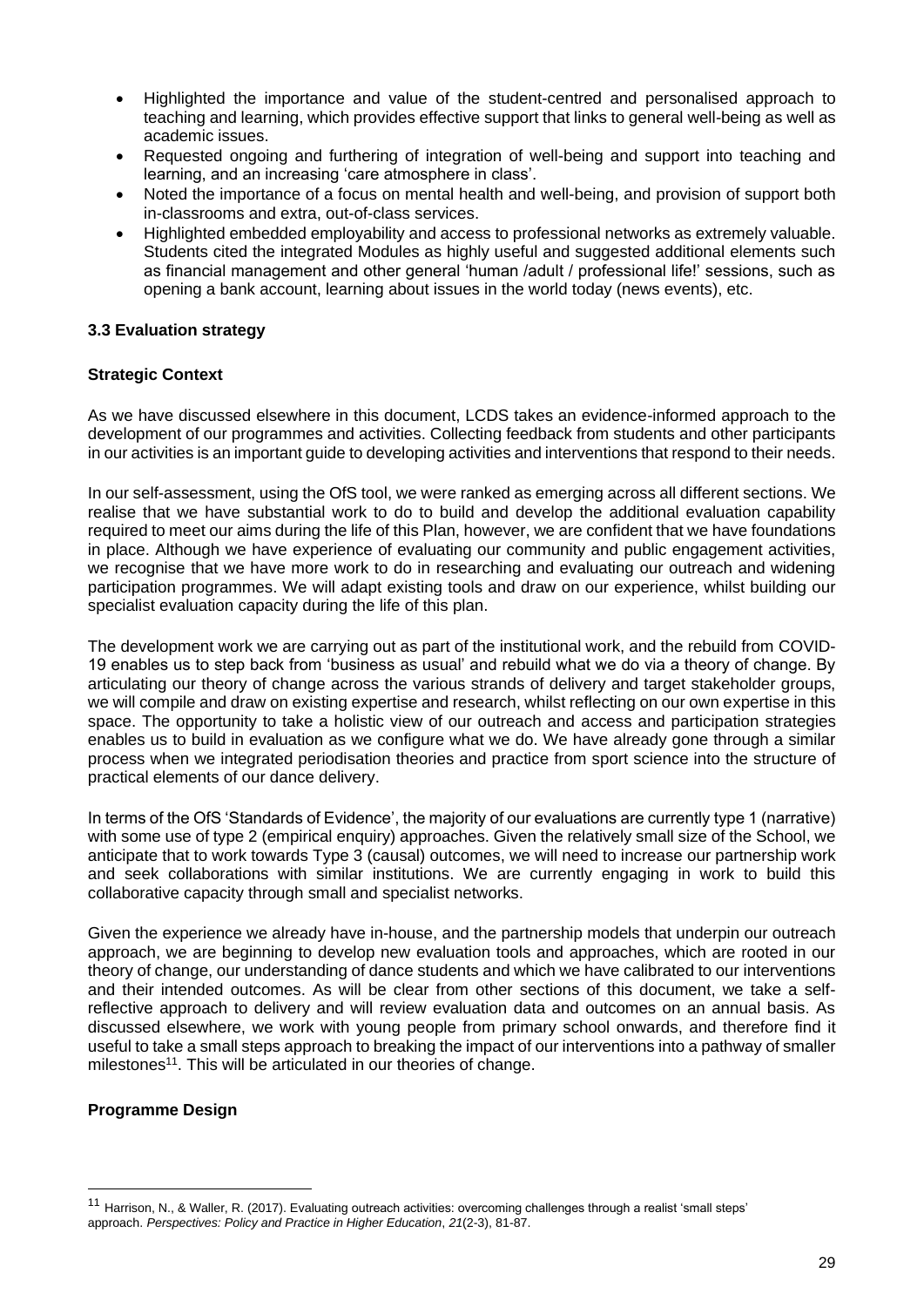Although our self-assessment suggested that our rationale for outreach and access programmes and research strategies are emerging or in development, we have a range of experience of reviewing and evaluating our public engagement activities.

Having also reviewed our pedagogic approach (including the implementation of steps to decolonise the curriculum of our programme), we are confident that we have in place capacity and experience to develop our outreach and access activities to support the achievement of our targets and aims. The process of developing our theory of change and reviewing the outcomes we have already achieved will further strengthen this process. We have also become a member of the Specialist Evidence, Evaluation and research (SEER)<sup>12</sup> service to add expertise and capacity and drive outcomes in evaluation and research.

Given the specialist nature of our provision, but also the opportunities it raises for us to reach particular cohorts of under-represented students, our access and participation work can draw on sector-wide outcomes but will also benefit from closer collaboration with partner institutions working in similar areas and we look forward to developing new evaluation approaches that are uniquely calibrated to our institutional offer. In particular, we see the potential of engaging young people with contemporary dance, who may not otherwise have had the opportunity to think about their own potential in this area and to broaden their horizons.

# **Evaluation design and implementation**

As discussed above, the specialist nature of our provision means that whilst we can draw on good existing practice from across the sector (for example via the Transforming Access and Student Outcomes in Higher Education (TASO) centre<sup>13</sup>), there are some aspects, which require a bespoke approach.

Our SEER membership enables us to work collaboratively with external experts and other related small specialist providers to develop effective, robust and calibrated evaluation approaches that will enable us to investigate the specific impacts of what we do. We are particularly focused on ensuring good practices in qualitative evaluation given our small cohorts and need to provide deeper insights in smaller target areas.

We have noted above the importance of a theory of change driven approach, and the benefits of the opportunity to rethink and rebuild post-COVID 19. Developing theories of change will enable us to identify the unique aspects of our delivery, and to think in small steps about our work with schools, partners and communities in terms of creating a potential future pipeline of disadvantaged and under-represented students. As we learn more, we look forward to developing and sharing this small steps / early outreach approach and hope that, in combination with our public engagement activities, we will be able to support the development of earlier outreach work (and associated evaluation approaches) across the sector and via our specialist networks. We will look to the sector for learning and benchmarking opportunities as well, across the lifecycle. Again, this is particularly important given our small cohorts and datasets.

We have already noted our plans to closely monitor progress in increasing the diversity and inclusiveness of our student body, and our activity to work closely with target groups to understand more about how we can best support them through access, success and progression. As such, we are adopting a mixed methods approach, drawing on our own quantitative evaluation tools, those developed with partners and through the SEER service. Alongside, we will be conducting qualitative evaluation through surveys, interviews, focus groups and deeper-dive evaluation projects by drawing on the experience of specific advisory groups made up of the students we are aiming to support.

For example, we intend to leverage the data emerging from our CAT scheme participants to provide further analysis on our potential pipeline, with specific attention to under-represented groups. We are also interested to develop evaluation and potentially case studies around experiences of choice, application and admissions. Qualitative work on better understanding the experiences of our target learners once at LCDS is also of interest. Finally, qualitative evaluation practices are also intended to be used to gather

<sup>12</sup> <https://collaborativehe.com/>

<sup>13</sup> <https://taso.org.uk/>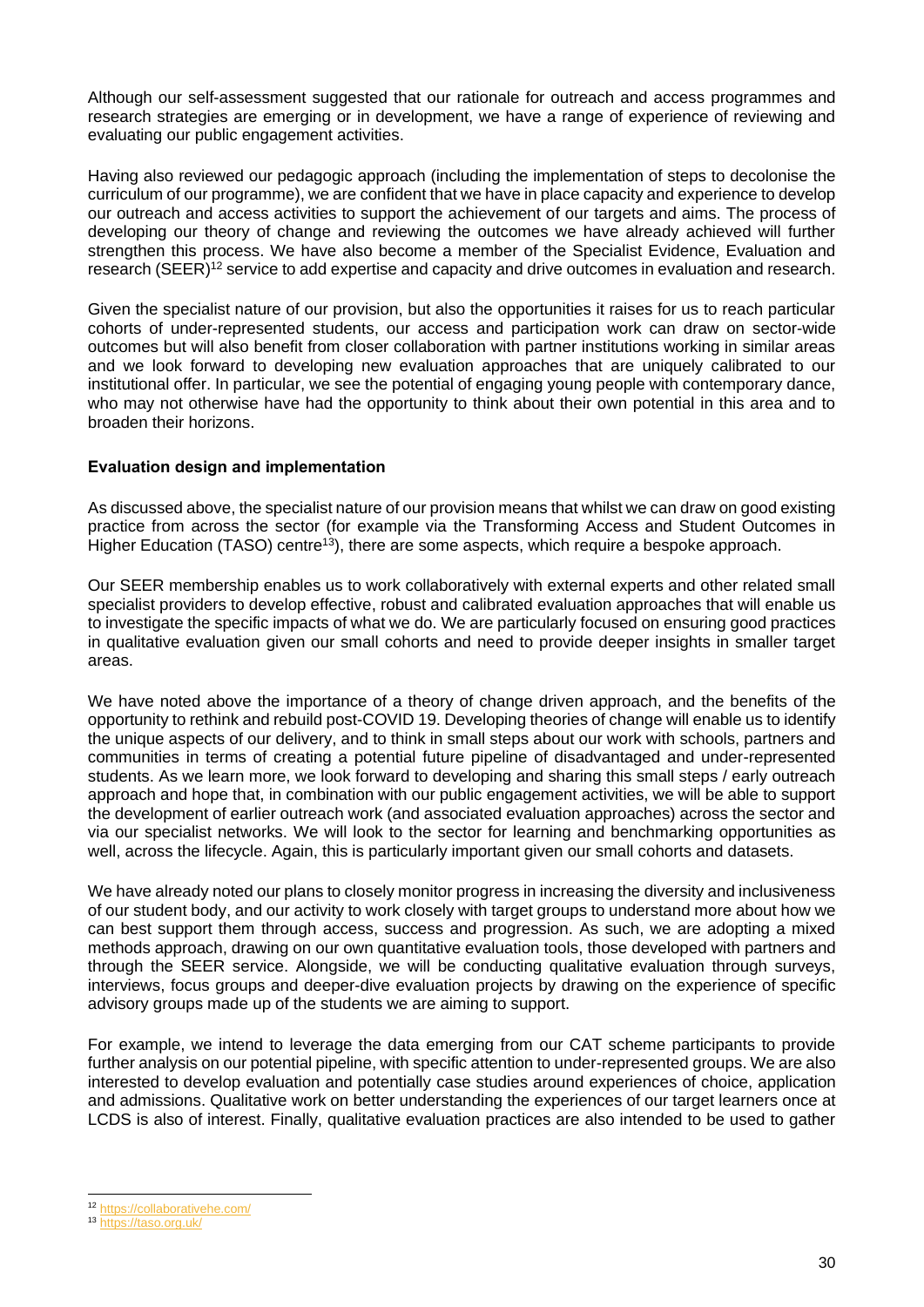case-studies from alumni, recent and further out in order to map longer career trajectories to help expand current students' perceptions of career possibilities from our Dance programmes.

# **Learning to shape improvements**

Change and development have been core to a programme of organisational change over the last two to three years. Our strategy requires us to pivot from a Conservatoire model to a broader and more inclusive approach, and the changes we have already made, including our response to COVID-19, means that we have already developed some institutional flexibility and agility. We intend to draw on this as we develop and implement our Access and Participation Plan (APP) actions. We already have some of the data structures in place and a baseline of evaluation thinking and experience upon which we can draw.

We have also noted the alignment of our APP commitments with other strategic and policy goals and developments and are confident that this will help ensure the embeddedness of our approach to potential target students and support them through their student journey.

We are already a self-reflexive organisation, and the development of activities under this Plan enables us to embed reflexivity and regular review into these strands of work also. One of the benefits of being a smaller organisation is that we can avoid the risk of knowledge and learning becoming siloed and ensure that our developing learning and thinking can be applied where it is most useful and impactful. As such, this and related activities will form the spine of an institutional community of practice focused on developing our institutional expertise and experience in promoting access and outcomes for an increasingly diverse student population. We hope to be able to lead by example in these developments and to share our experience and approach with similar small and specialist institutions, our discipline networks, and more broadly across the sector.

# **3.4 Monitoring progress against delivery of the plan**

The newly established Access and Participation Plan Working Group (APPWG) will monitor progress against the targets in this Plan. The APPWG will track and evaluate progress and enable sharing of best practice to ensure continuous improvement in strategic measures, processes and activities.

The APPWG will work closely with the Education and Participation (cross organisation working group), report into the LCDS Senior Management Team (SMT) and to the Executive Directors Group quarterly. The APPWG will provide regular updates to these groups, including progress on the Plan and its key projects, and any emerging challenges or risks. Finance and General Purposes and the Equality, Diversity and Inclusion Committees will receive reports twice per annum while the Board of Governors will receive an annual report. This Group will coordinate and review overall monitoring of institutional data as part of the annual programme monitoring cycle, to ensure continuous monitoring of outcomes for target groups to ensure further gaps do not arise and targets and milestones are progressed. Data capability will improve in the longer-term, which will lead to an enhanced monitoring and evaluation capabilities. This will enable LCDS to develop a better understanding of how outcomes students from under-represented backgrounds compare to their peers.

The APPWG will maintain oversight of reporting and monitoring. Throughout the life of the Plan, the APPWG will meet at least once every month to monitor and input into practice and outcomes. If it is discovered that progress is worsening in any area, the LCDS SMT and ultimately the Finance and General Purposes Committee can determine whether to redeploy its resources to targeted improvement in specific areas, accelerating action as per the strategic measures in this Plan. Additional expertise or resource may be deployed if required. The Finance and General Purposes Committee will also monitor expenditure in relation to the plan, and risk.

# **4. Provision of information to students**

The Place will ensure that all material is presented in a clear and unambiguous way that is accessible to all. This Access and Participation Plan and any alternative versions will be clearly accessible through our website and paper copies will be made available upon request.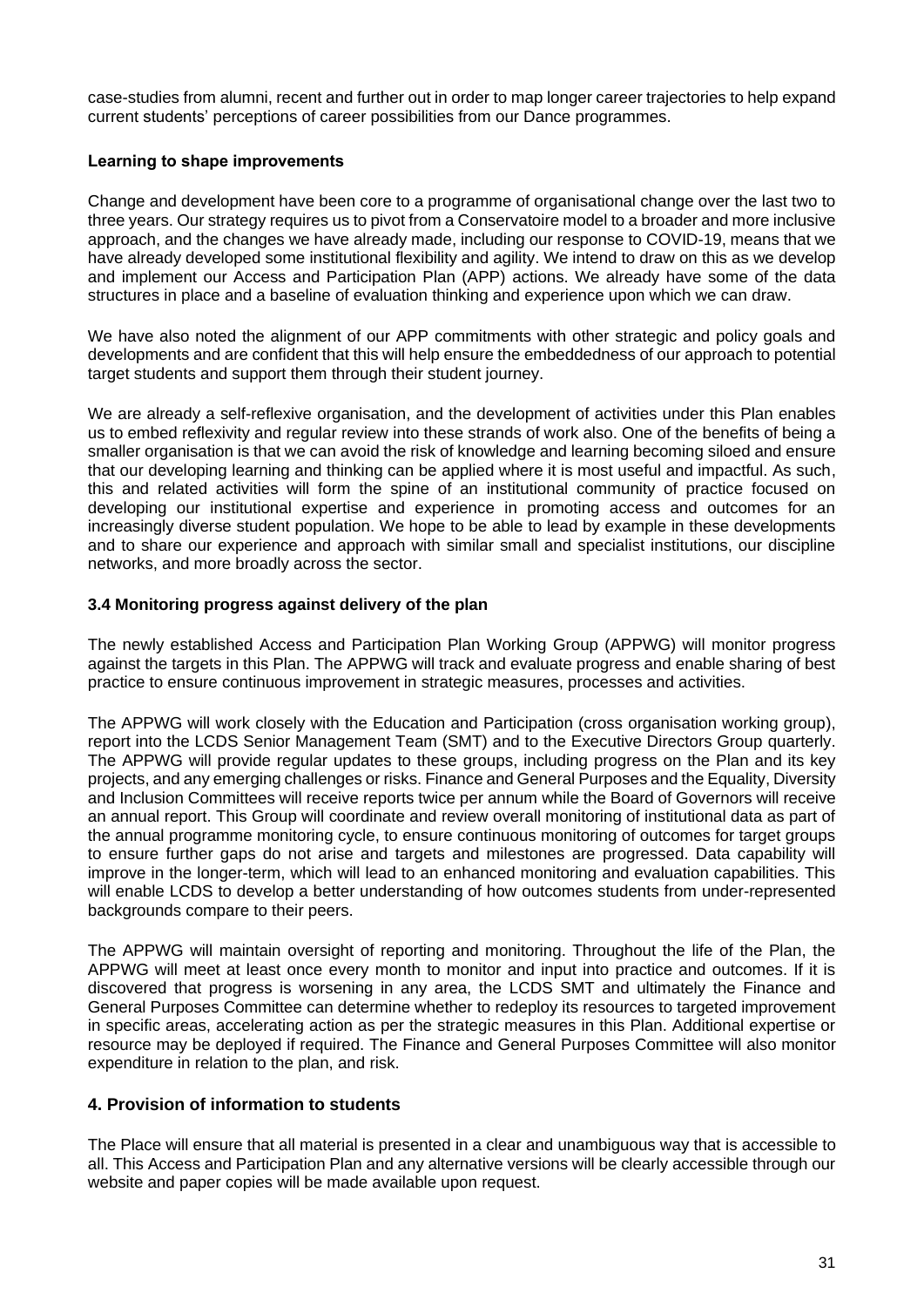Arrangements are in place to ensure that prospective and current students are provided with information about the fees they will be charged for the duration of their course. The fees for regulated programmes and information on financial support is published on our website. Detailed information about fees can be found on the 'Fees and Financial Assistance' page of our website. The fees are also confirmed in the offer letter to successful applicants. The website also includes information about scholarships and bursaries available.

A range of information about LCDS, academic programmes, entry requirements, fees, financial support, student support, teaching and learning, and total costs are set out in the annually updated prospectus. Offer holders receive a monthly 'LCDS Insider' newsletter with guidance on Student Loans, accommodation, and how to prepare for the course. Once enrolled, students receive information about student support, important updates, and opportunities via the weekly Student Newsletter.

# **5. Appendix**

The OfS will append the following items from the fees and targets and investment documents when an access and participation plan is published:

- 1. Targets (tables 2a, 2b and 2c in the targets and investment plan)
- 2. Investment summary (tables 4a and 4b in the targets and investment plan)
- 3. Fee summary (table 4a and 4b in the fee information document)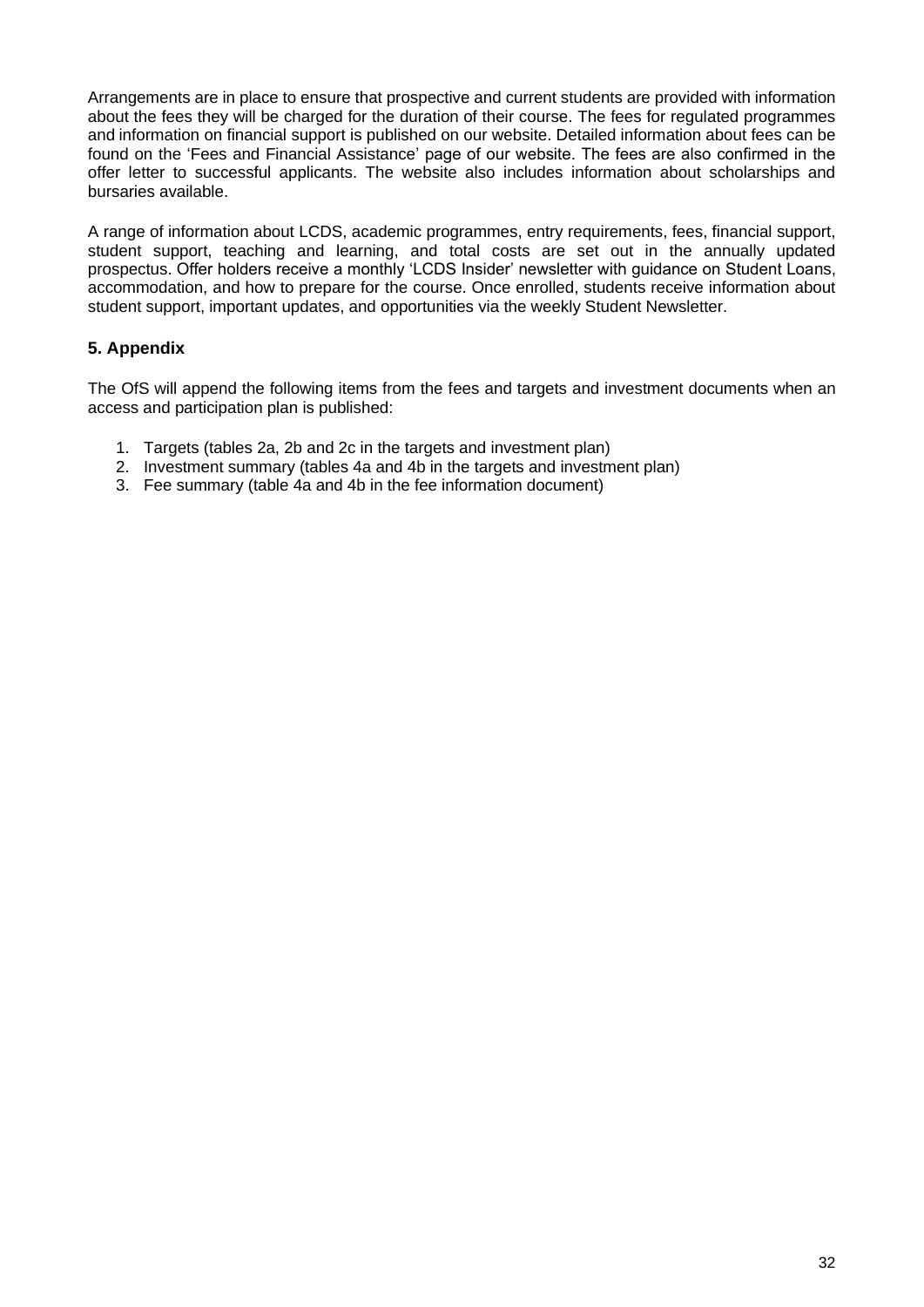Office for ofs

# Access and participation plan *Provider name: Contemporary Dance Trust Limited* **Fee information 2022-23**

**Provider UKPRN: 10004028**

#### **Summary of 2022-23 entrant course fees**

\*course type not listed

#### **Inflationary statement:**

Subject to the maximum fee limits set out in Regulations we will increase fees each year using RPI-X

| Table 4a - Full-time course fee levels for 2022-23 entrants        |                                |                    |
|--------------------------------------------------------------------|--------------------------------|--------------------|
| <b>Full-time course type:</b>                                      | <b>Additional information:</b> | <b>Course fee:</b> |
| First degree                                                       |                                | £9,000             |
| <b>Foundation degree</b>                                           |                                |                    |
| Foundation year/Year 0                                             |                                |                    |
| HNC/HND                                                            |                                |                    |
| CertHE/DipHE                                                       |                                |                    |
| Postgraduate ITT                                                   |                                |                    |
| <b>Accelerated degree</b>                                          |                                |                    |
| Sandwich year                                                      |                                |                    |
| Erasmus and overseas study years                                   |                                |                    |
| Other                                                              |                                |                    |
| Table 4b - Sub-contractual full-time course fee levels for 2022-23 |                                |                    |
| Sub-contractual full-time course type:                             | <b>Additional information:</b> | <b>Course fee:</b> |
| First degree                                                       |                                |                    |
| <b>Foundation degree</b>                                           | ×.                             |                    |
| Foundation year/Year 0                                             |                                |                    |
| HNC/HND                                                            |                                |                    |
| CertHE/DipHE                                                       |                                |                    |
| Postgraduate ITT                                                   |                                | ×.                 |
| <b>Accelerated degree</b>                                          |                                |                    |
| Sandwich year                                                      |                                | ×                  |
| Erasmus and overseas study years                                   | $\star$                        | ŵ.                 |
| Other                                                              | $\star$                        | ×                  |
| Table 4c - Part-time course fee levels for 2022-23 entrants        |                                |                    |
| Part-time course type:                                             | <b>Additional information:</b> | <b>Course fee:</b> |
| First degree                                                       |                                |                    |
| <b>Foundation degree</b>                                           |                                |                    |
| Foundation year/Year 0                                             |                                |                    |
| HNC/HND                                                            |                                |                    |
| CertHE/DipHE                                                       |                                |                    |
| Postgraduate ITT                                                   |                                |                    |
| <b>Accelerated degree</b>                                          |                                |                    |
| Sandwich year                                                      |                                |                    |
| Erasmus and overseas study years                                   |                                |                    |
| Other                                                              |                                |                    |
| Table 4d - Sub-contractual part-time course fee levels for 2022-23 |                                |                    |
| Sub-contractual part-time course type:                             | <b>Additional information:</b> | <b>Course fee:</b> |
| First degree                                                       |                                |                    |
| <b>Foundation degree</b>                                           |                                |                    |
| Foundation year/Year 0                                             |                                |                    |
| HNC/HND                                                            |                                |                    |
|                                                                    |                                |                    |
| CertHE/DipHE                                                       |                                |                    |
| Postgraduate ITT                                                   | ×.                             | ×                  |
| <b>Accelerated degree</b>                                          |                                | ×.                 |
| Sandwich year                                                      | $\ast$                         | ×                  |
| Erasmus and overseas study years                                   |                                | ×.                 |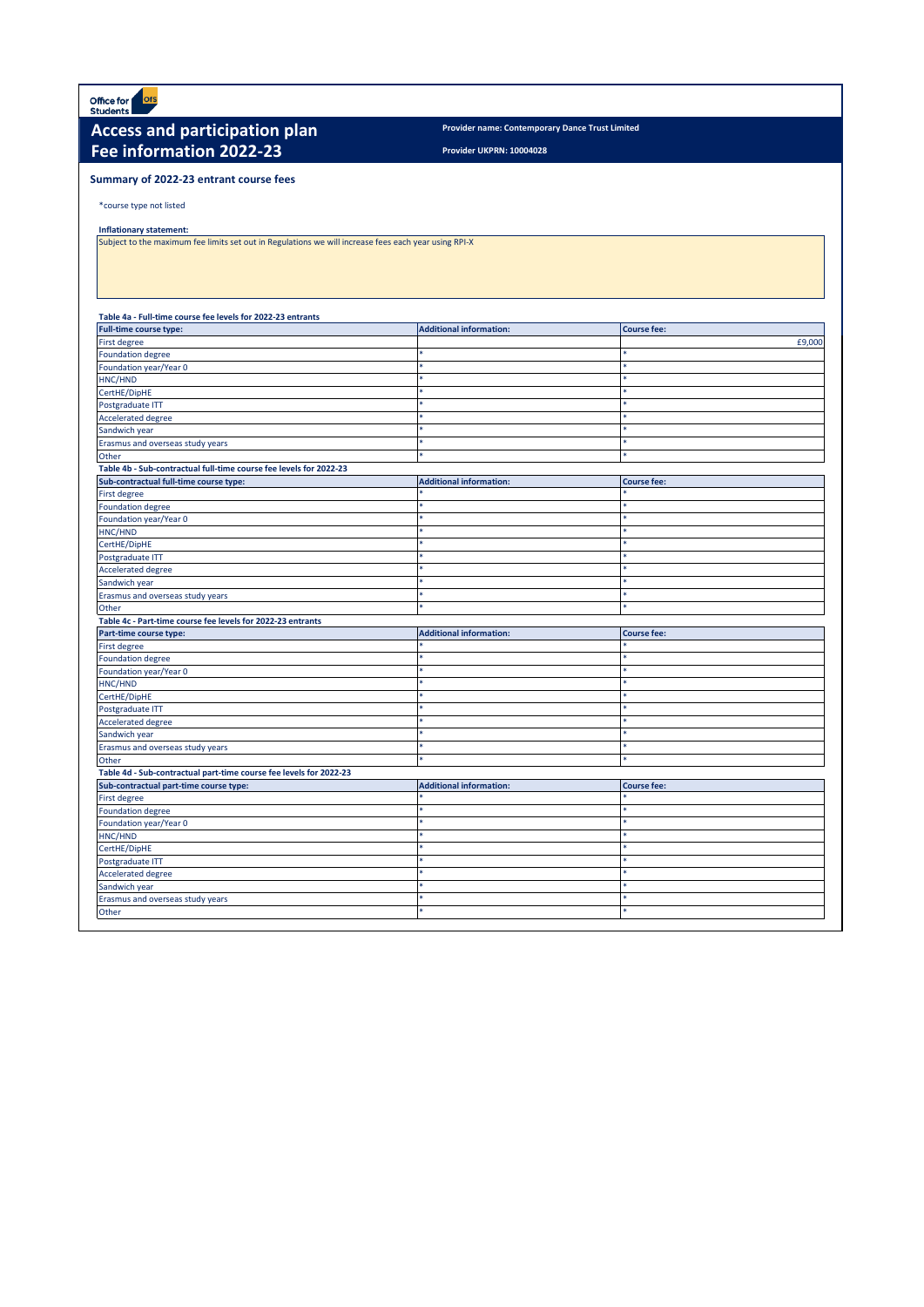Office for<br>Students **Ofs** 

# **Targets and investment plan Provider name: Contemporary Dance Trust Limited 2022-23 to 2026-27 Provider UKPRN: 10004028**

#### **Investment summary**

The OfS requires providers to report on their planned investment in access, financial support and research and evaluation in their access and participation plan. The OfS does not require providers to report on<br>investment i

#### Note about the data:

The figures in Table 4a relate to all expenditure on activities and measures that support the ambitions set out in an access and participation plan, where they relate to access to higher education. The figures in Table 4b only relate to the expenditure on activities and measures that support the ambitions set out in an access and participation plan, where they relate to access to higher education which is funded by higher fee income.<br>The Of

The figures below are not comparable to previous access and participation plans or access agreements as data published in previous years does not reflect latest provider projections on student numbers.

# **Table 4a - Investment summary (£)**

| Access and participation plan investment summary (£) | <b>Academic year</b> |             |             |             |             |  |  |  |  |  |
|------------------------------------------------------|----------------------|-------------|-------------|-------------|-------------|--|--|--|--|--|
|                                                      | 2022-23              | 2023-24     | 2024-25     | 2025-26     | 2026-27     |  |  |  |  |  |
| Total access activity investment (£)                 | £142,000.00          | £142,000.00 | £142,000,00 | £142,000,00 | £142,000.00 |  |  |  |  |  |
| Access (pre-16)                                      | £66,000,00           | £66,000,00  | £66,000,00  | £66,000,00  | £66,000.00  |  |  |  |  |  |
| Access (post-16)                                     | £51,000.00           | £51,000.00  | £51,000.00  | £51,000.00  | £51,000.00  |  |  |  |  |  |
| Access (adults and the community)                    | £20,000,00           | £20,000,00  | £20,000,00  | £20,000.00  | £20,000.00  |  |  |  |  |  |
| <b>Access (other)</b>                                | £5,000.00            | £5,000.00   | £5,000.00   | £5,000.00   | £5,000.00   |  |  |  |  |  |
| Financial support (£)                                | £90,000,00           | £90,000,00  | £90,000,00  | £90,000,00  | £90,000.00  |  |  |  |  |  |
| <b>Research and evaluation (£)</b>                   | £15,000.00           | £15,500,00  | £16,000,00  | £16,500,00  | £17,000.00  |  |  |  |  |  |
|                                                      |                      |             |             |             |             |  |  |  |  |  |

#### **Table 4b - Investment summary (HFI%) Access and participation plan investment summary (%HFI) Academic year 2022-23 2023-24 2024-25 2025-26 2026-27** £519,000.00 £519,000.00 £513,000.00 £513,000.00 £513,000.00 11.2% 11.2% 11.3% 11.3% 11.3% 13.5% 13.5% 13.6% 13.6% 13.6% 2.9% 3.0% 3.0% 3.0% 3.1% 3.2% 3.2% 3.3% **Total investment (as %HFI)** 27.6% 27.6% 28.1% 28.2% 28.3% **Higher fee income (£HFI) Access investment Research and evaluation Financial support**